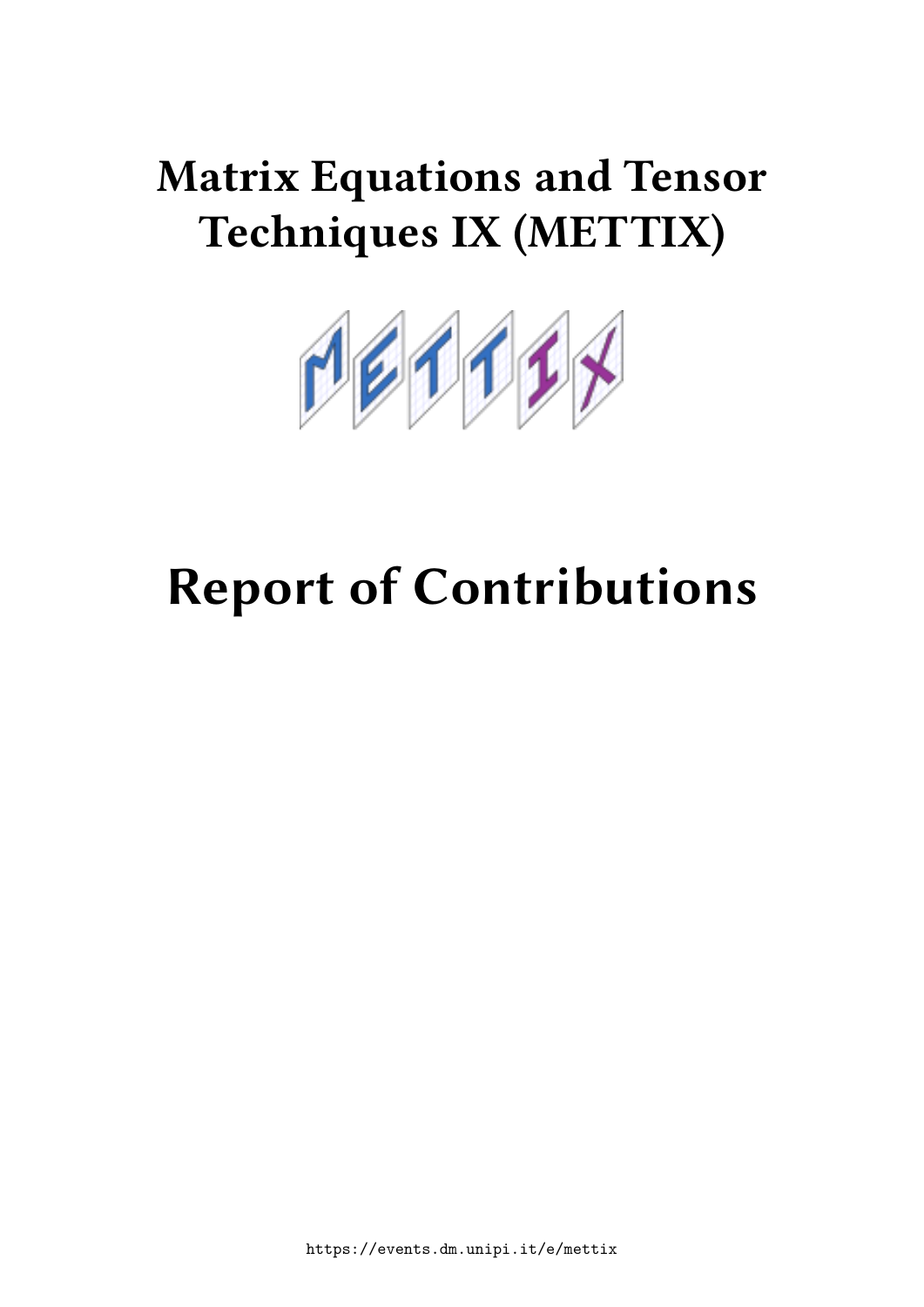Contribution ID: 8 Type: **Extended abstract** 

## **Solving PDEs on hypercubes using Chebyshev interpolation**

*Friday, September 10, 2021 2:40 PM (20 minutes)*

**Primary authors:** KRESSNER, Daniel (EPFL); STRÖSSNER, Christoph (EPFL) **Presenter:** STRÖSSNER, Christoph (EPFL) **Session Classification:** Talks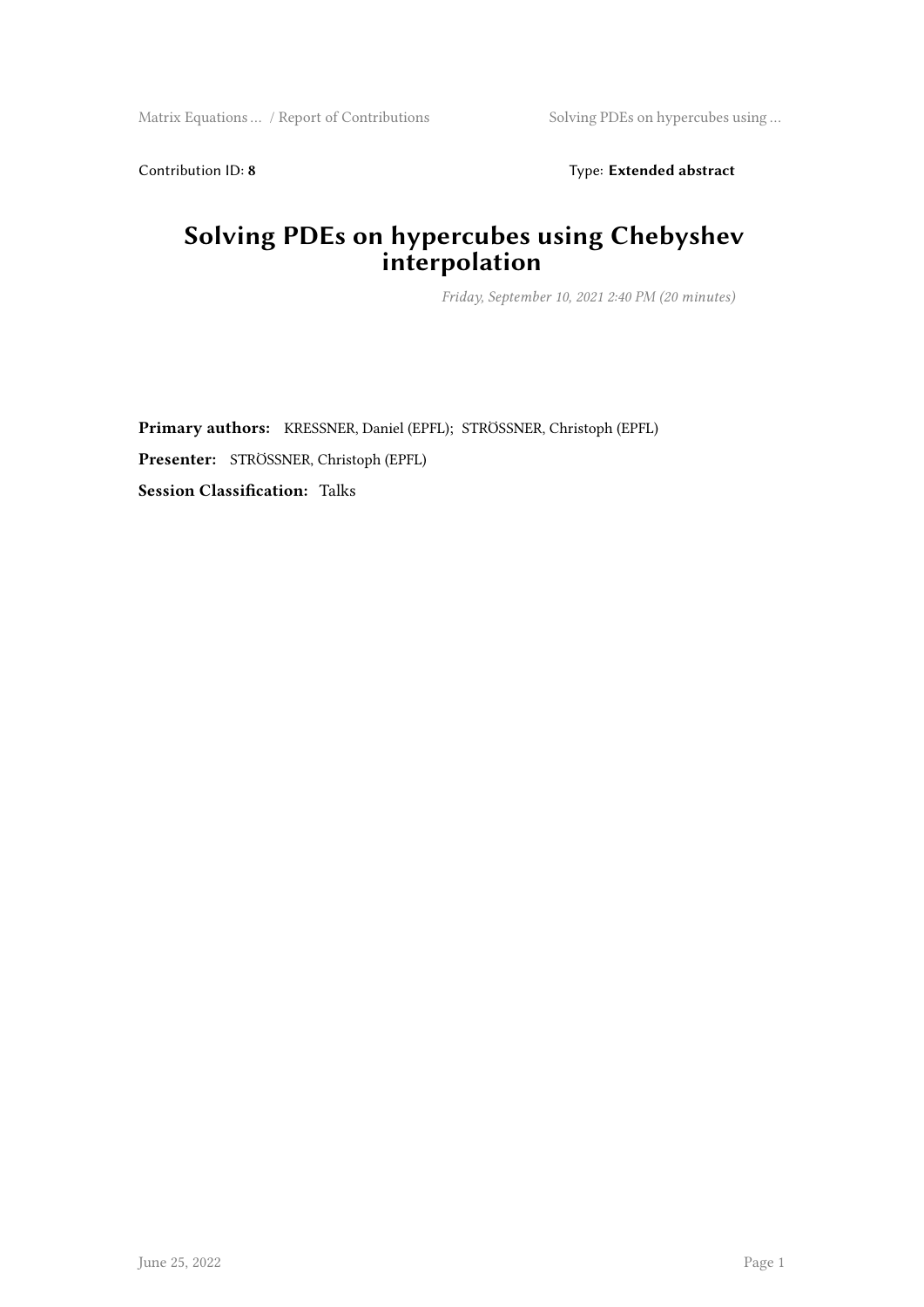Matrix Equations ... / Report of Contributions Divide and conquer methods for f...

Contribution ID: 9 Type: Extended abstract

#### **Divide and conquer methods for functions of matrices with banded or hierarchical low-rank structure**

*Friday, September 10, 2021 3:20 PM (20 minutes)*

**Primary authors:** CORTINOVIS, Alice (EPFL); KRESSNER, Daniel (EPFL); MASSEI, Stefano (Eindhoven University of Technology)

**Presenter:** CORTINOVIS, Alice (EPFL)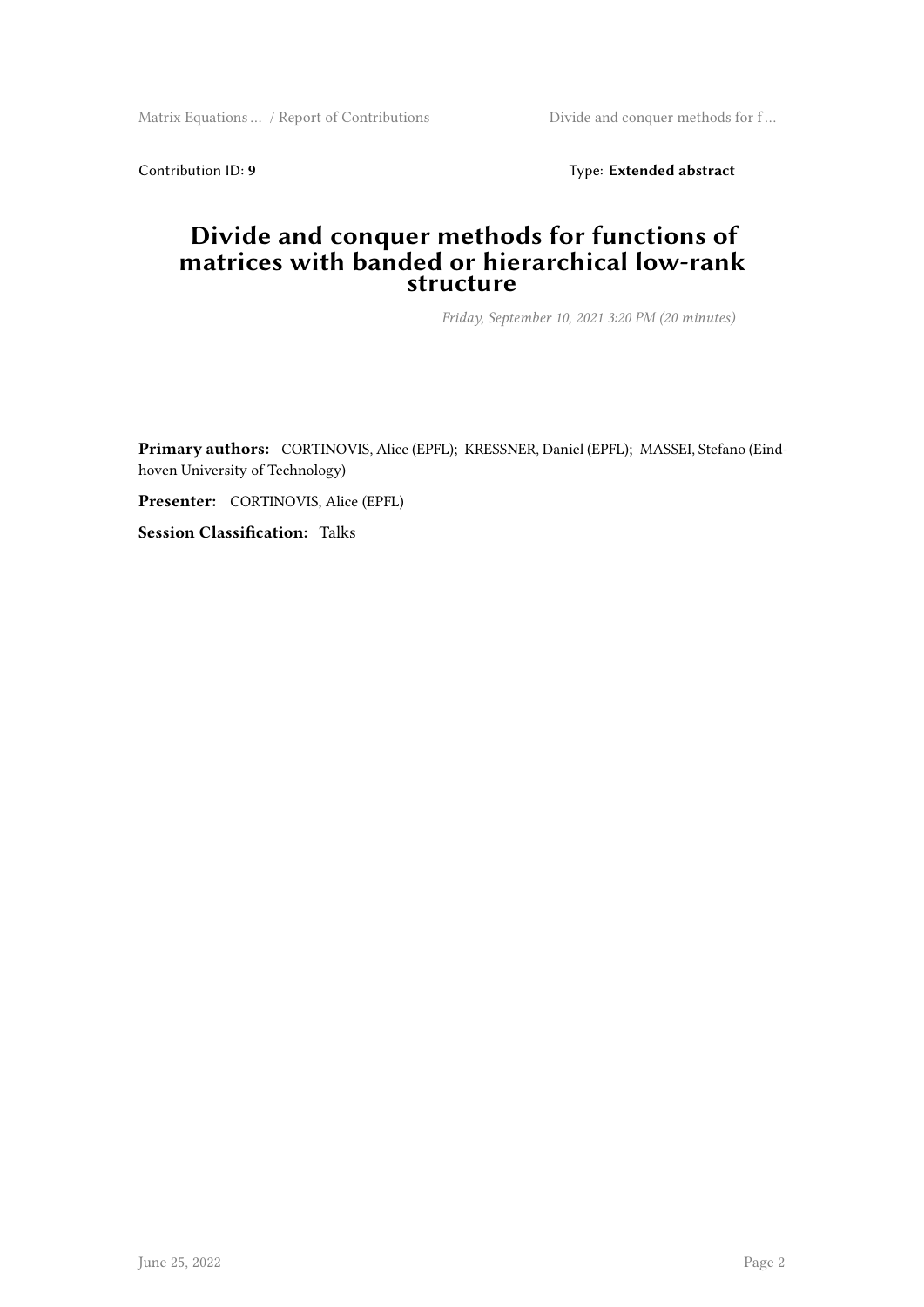Contribution ID: 10 **Type:** Extended abstract

## **Recent Progresses on Highly Entrywise Accurate Methods For Matrix Equations**

*Thursday, September 9, 2021 11:30 AM (20 minutes)*

**Primary author:** LI, Ren-Cang (University of Texas at Arlington) **Presenter:** LI, Ren-Cang (University of Texas at Arlington) **Session Classification:** Talks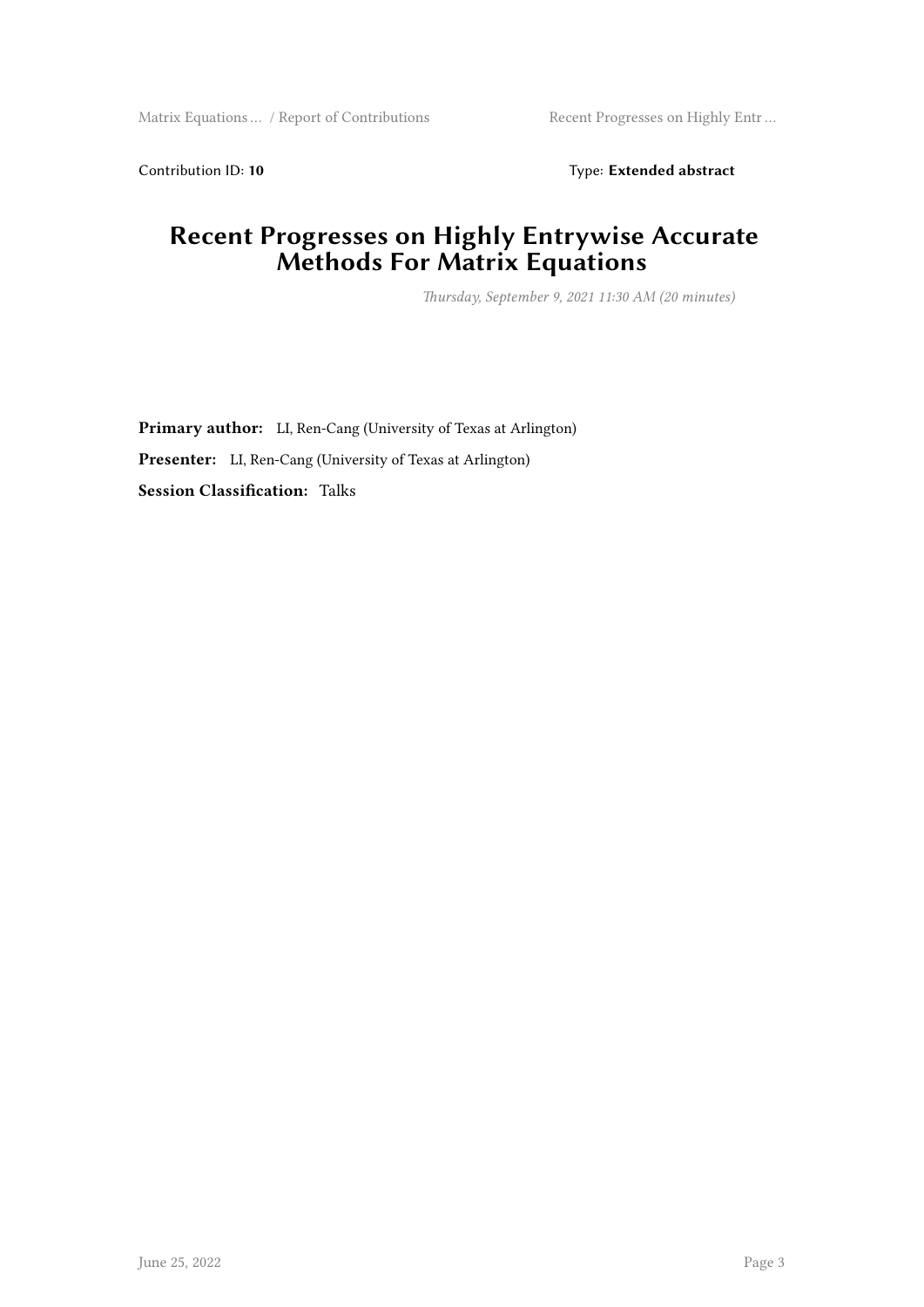Matrix Equations … / Report of Contributions A recursive eigenspace computatio …

Contribution ID: 11 **Type: Extended abstract** 

## **A recursive eigenspace computation for the Canonical Polyadic decomposition**

*Friday, September 10, 2021 11:30 AM (20 minutes)*

**Primary authors:** EVERT, Eric (KU Leuven); Mr VANDECAPPELLE, Michiel (KU Leuven); Dr DE LATHAUWER, Lieven (KU Leuven)

**Presenter:** EVERT, Eric (KU Leuven)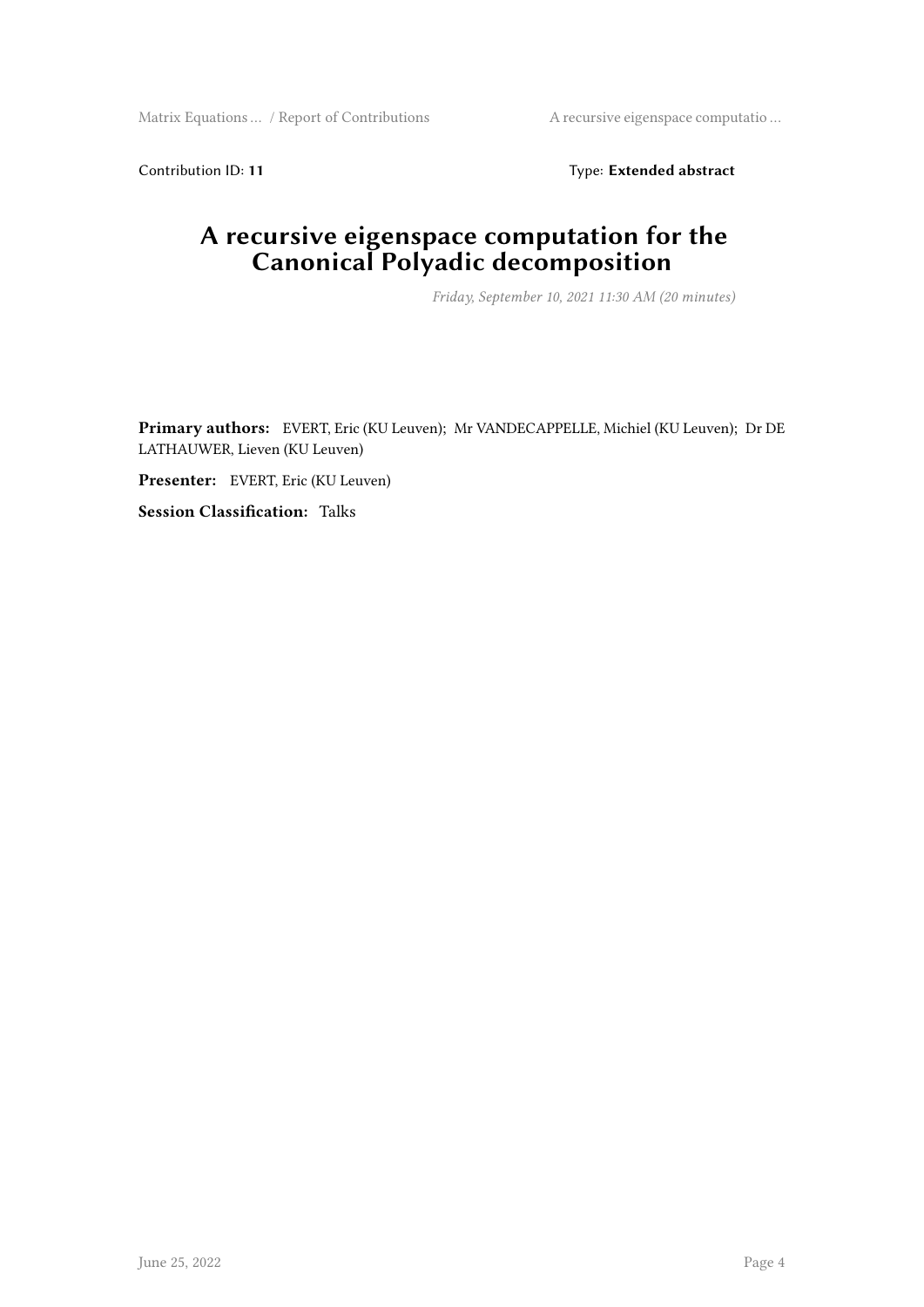Contribution ID: 12 Type: Extended abstract

#### **Improved variants of the Hutch++ algorithm for trace estimation**

*Thursday, September 9, 2021 4:50 PM (10 minutes)*

**Primary authors:** PERSSON, David (EPFL); CORTINOVIS, Alice (École Polytechnique Fédérale de Lausanne); KRESSNER, Daniel (EPFL)

**Presenter:** PERSSON, David (EPFL)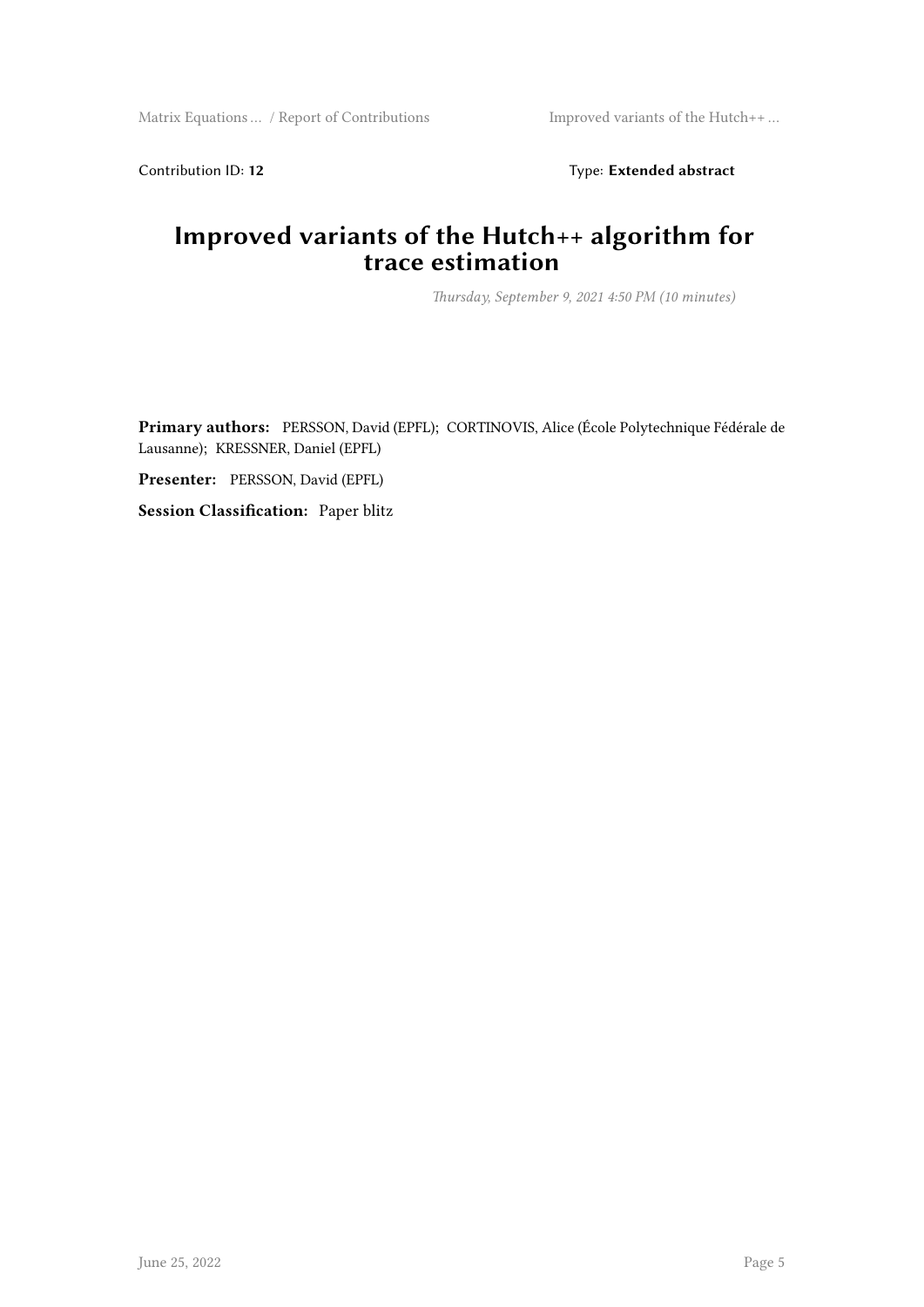Contribution ID: 13 Type: Extended abstract

#### **Multiway data regression using a spline-type tensor decomposition**

*Friday, September 10, 2021 11:50 AM (20 minutes)*

**Primary author:** WIDDERSHOVEN, Raphaël (Stadius - KU Leuven) **Co-author:** Dr DE LATHAUWER, Lieven (KU Leuven) **Presenter:** WIDDERSHOVEN, Raphaël (Stadius - KU Leuven) **Session Classification:** Talks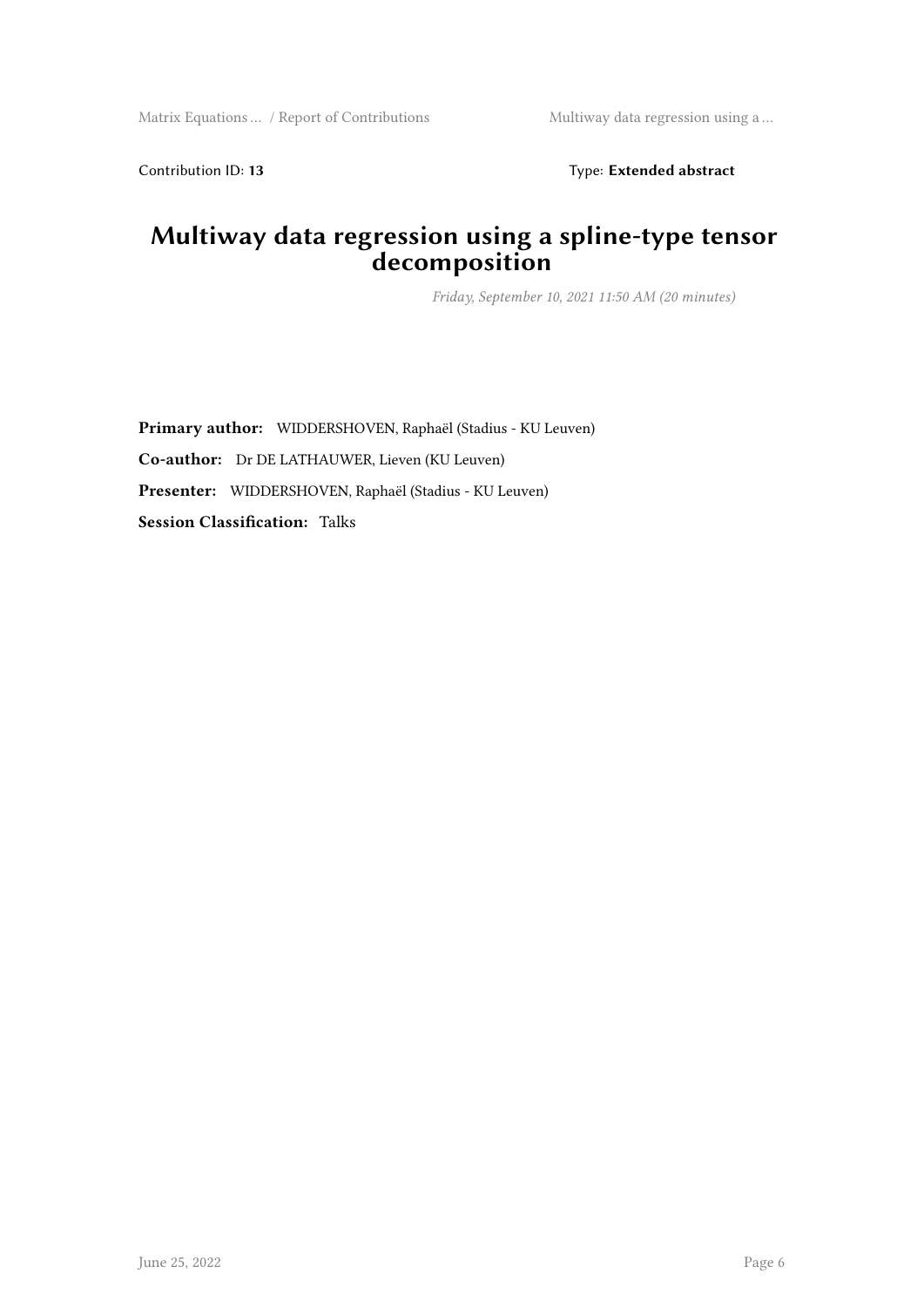Matrix Equations ... / Report of Contributions A mu-mode integrator for solving ...

Contribution ID: 14 Type: **Extended abstract** 

## **A mu-mode integrator for solving evolution equations in Kronecker form**

*Friday, September 10, 2021 4:50 PM (20 minutes)*

**Primary authors:** OSTERMANN, Alexander; CASSINI, Fabio (University of Trento); ZIVCOVICH, Franco; EINKEMMER, Lukas; CALIARI, Marco

**Presenter:** CASSINI, Fabio (University of Trento)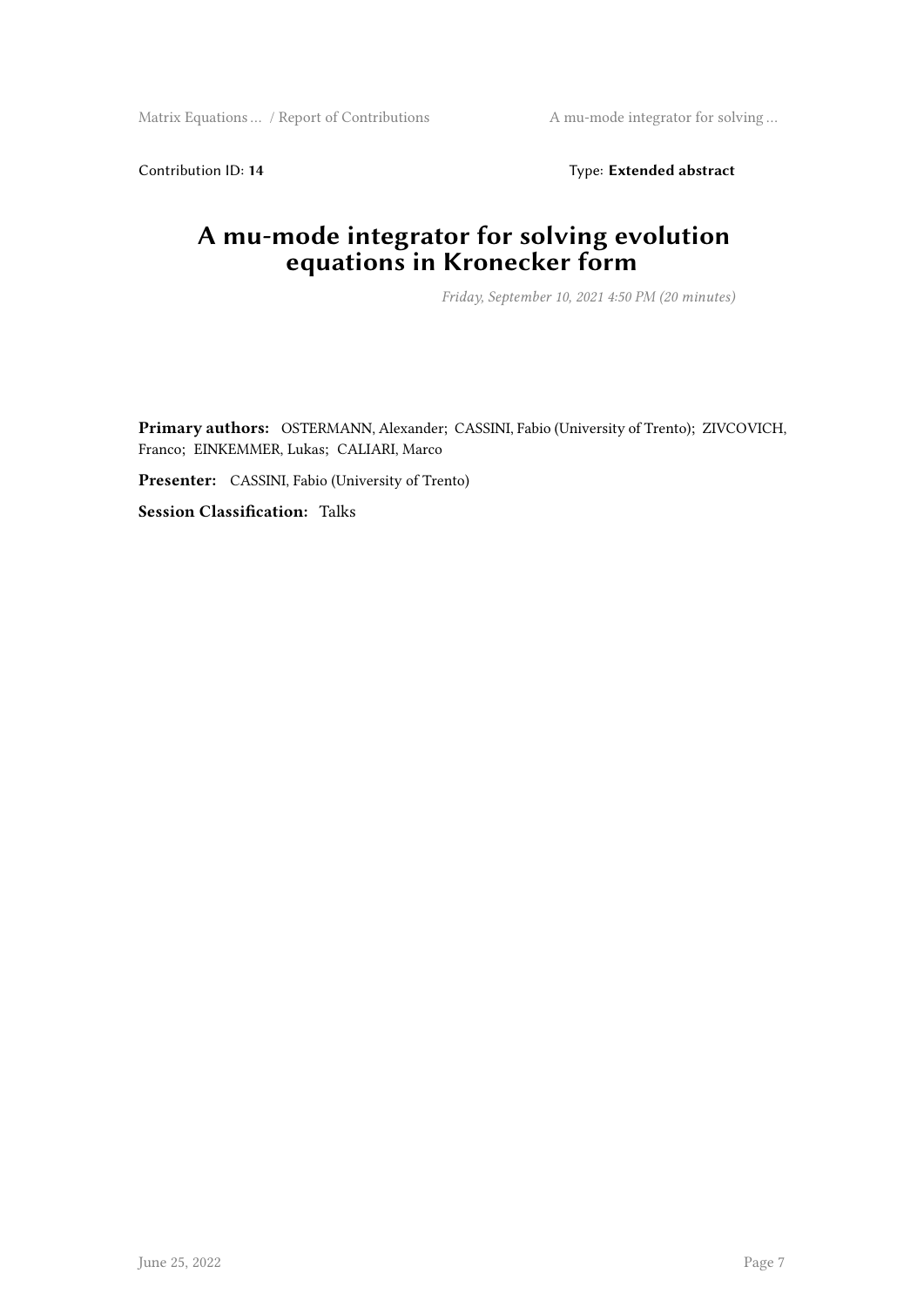Matrix Equations … / Report of Contributions Computing the condition number …

Contribution ID: 15 Type: Extended abstract

#### **Computing the condition number of tensor decompositions through Tucker compression**

*Friday, September 10, 2021 11:10 AM (20 minutes)*

**Primary author:** DEWAELE, Nick (KU Leuven) **Co-authors:** Dr BREIDING, Paul (MPI MiS); Prof. VANNIEUWENHOVEN, Nick (KU Leuven) **Presenter:** DEWAELE, Nick (KU Leuven)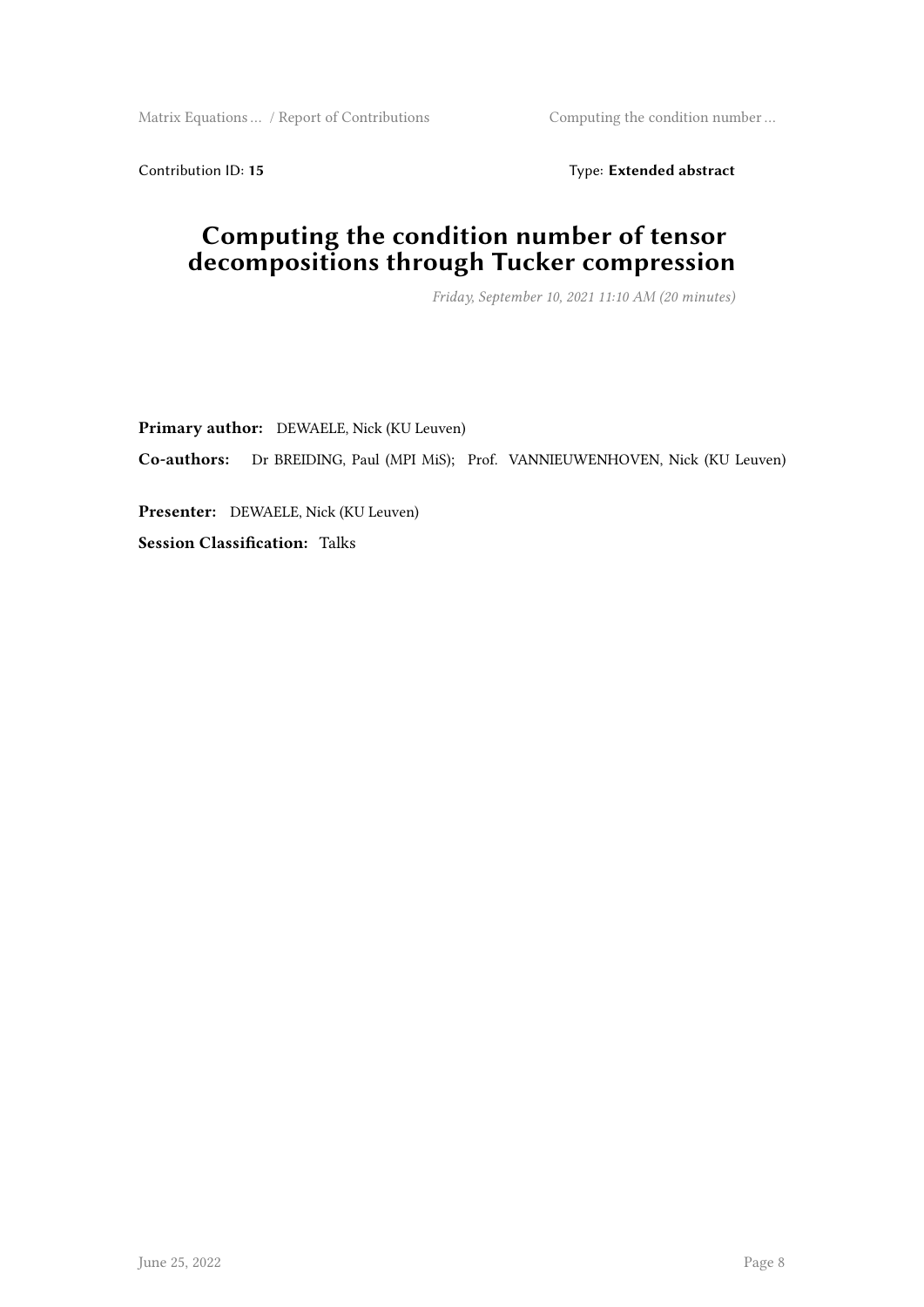Matrix Equations ... / Report of Contributions The Extended Aluthge Transform

Contribution ID: 16 **Type:** Extended abstract

## **The Extended Aluthge Transform**

*Thursday, September 9, 2021 5:20 PM (10 minutes)*

Primary authors: Prof. BENHIDA, Chafiq (Universite de Lille); CURTO, Raul (University of Iowa)

**Presenter:** CURTO, Raul (University of Iowa)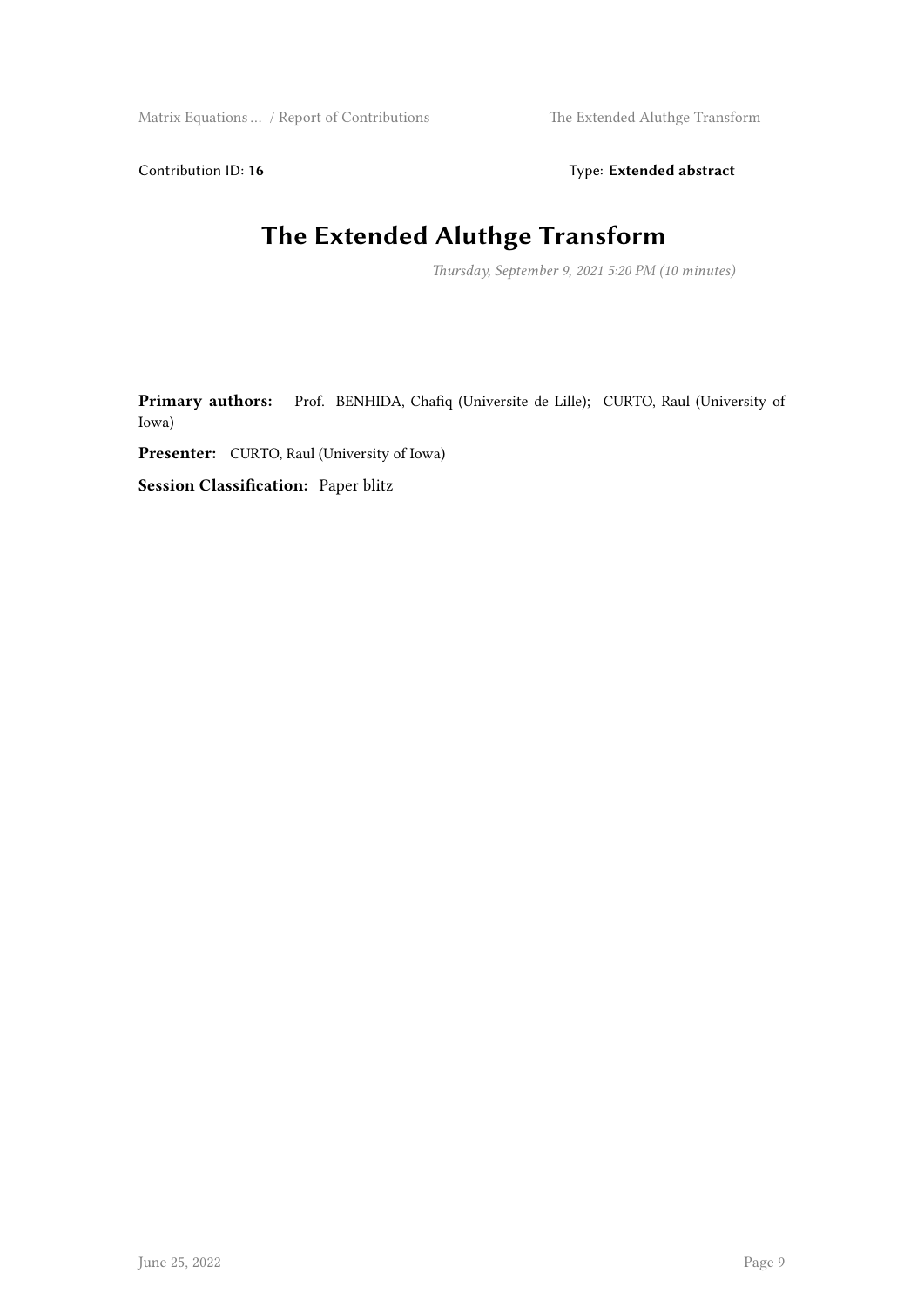Matrix Equations … / Report of Contributions Hierarchical adaptive low-rank for …

Contribution ID: 17 Type: Extended abstract

## **Hierarchical adaptive low-rank format with applications to discretized PDEs**

*Friday, September 10, 2021 3:40 PM (20 minutes)*

**Primary authors:** KRESSNER, Daniel (EPFL); MASSEI, Stefano (Eindhoven University of Technology); ROBOL, Leonardo (University of Pisa)

**Presenter:** MASSEI, Stefano (Eindhoven University of Technology)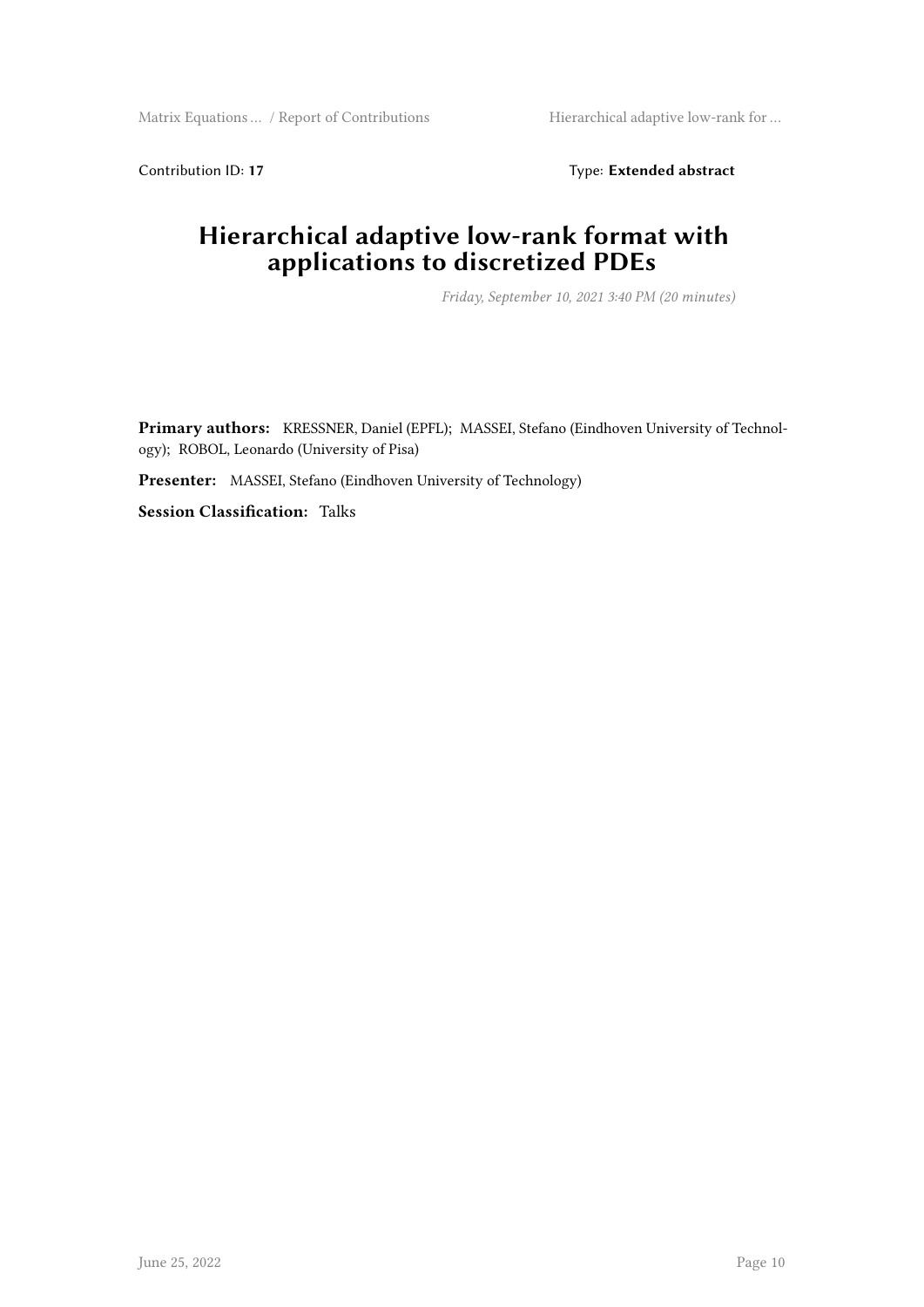Contribution ID: 18 Type: Extended abstract

## **Solving the Discrete Euler-Arnold Equations for the Generalized Rigid Body Motion**

*Thursday, September 9, 2021 4:00 PM (20 minutes)*

**Primary author:** CARDOSO, Joao (Instituto Politécnico de Coimbra - ISEC) **Co-author:** Dr MIRALDO, Pedro (Instituto Superior Técnico, Universidade de Lisboa) **Presenter:** CARDOSO, Joao (Instituto Politécnico de Coimbra - ISEC) **Session Classification:** Talks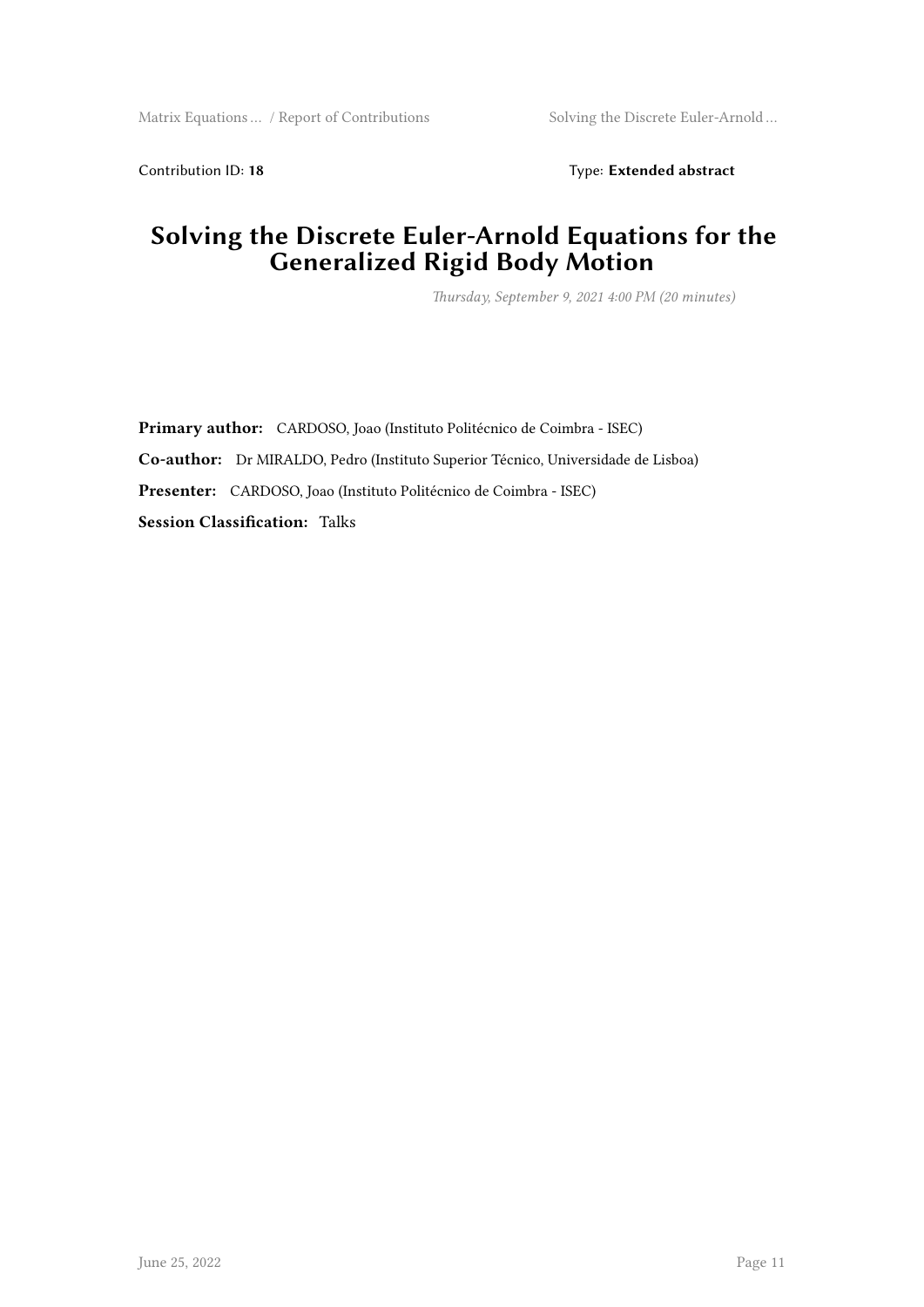Matrix Equations … / Report of Contributions Non-intrusive model order reducti …

Contribution ID: 19 Type: Extended abstract

#### **Non-intrusive model order reduction for cross-diffusion systems**

*Thursday, September 9, 2021 10:15 AM (10 minutes)*

Primary authors: Prof. KARASOZEN, Bulent (Department of Mathematics, Middle East Technical University, Ankara, Turkey); Mrs MÜLAYIM, Gülden; Prof. UZUNCA, Murat (Sinop University)

**Presenter:** Prof. UZUNCA, Murat (Sinop University)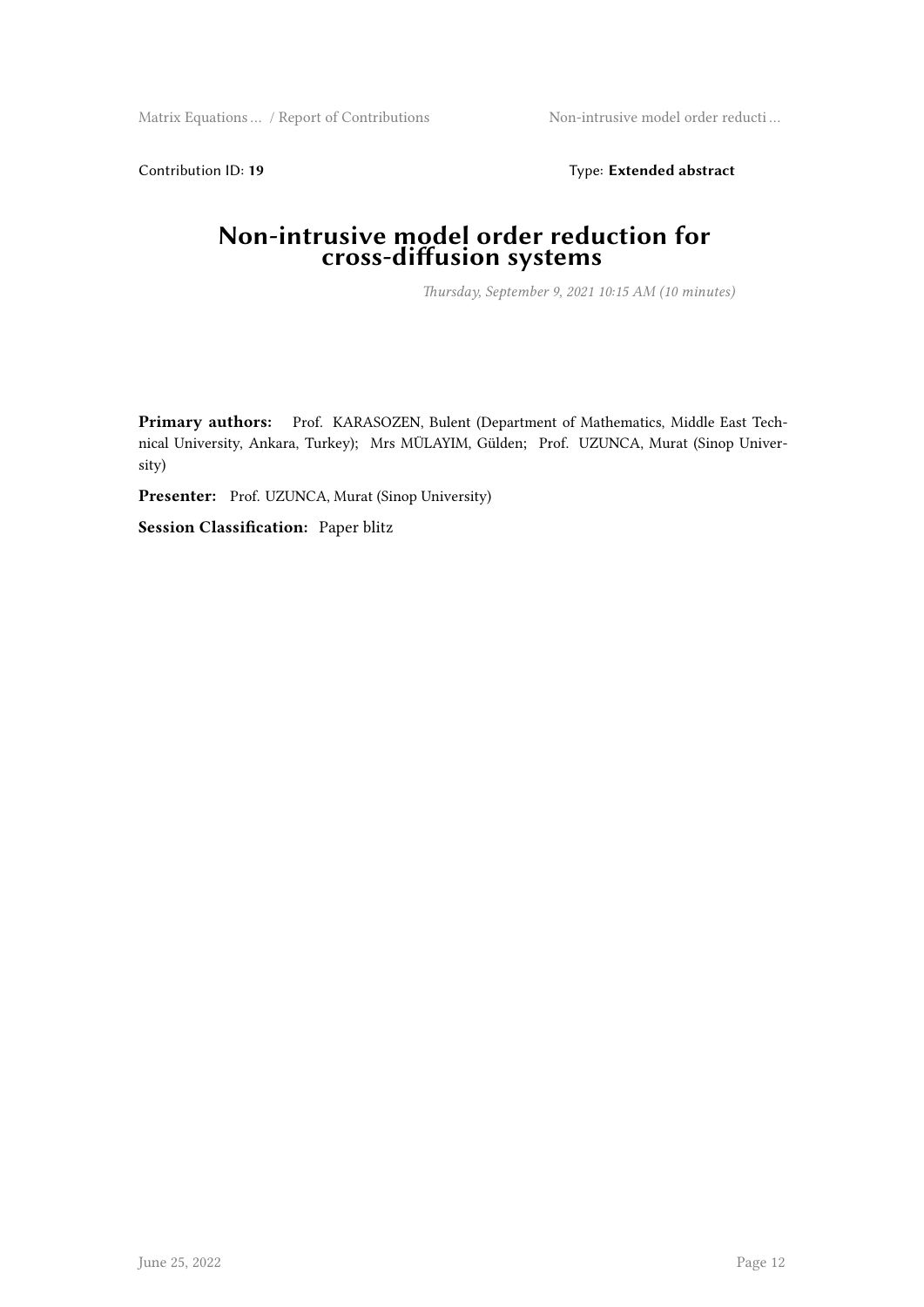Contribution ID: 20 **Type:** Extended abstract

#### **Solving large-scale Riccati equations with indefinite quadratic terms**

*Thursday, September 9, 2021 5:00 PM (10 minutes)*

**Primary authors:** BENNER, Peter (Max Planck Institute for Dynamics of Complex Technical Systems, Magdeburg, Germany); HEILAND, Jan (Max Planck Institute for Dynamics of Complex Technical Systems); Dr WERNER, Steffen (Max Planck Institute for Dynamics of Complex Technical Systems)

**Presenter:** HEILAND, Jan (Max Planck Institute for Dynamics of Complex Technical Systems)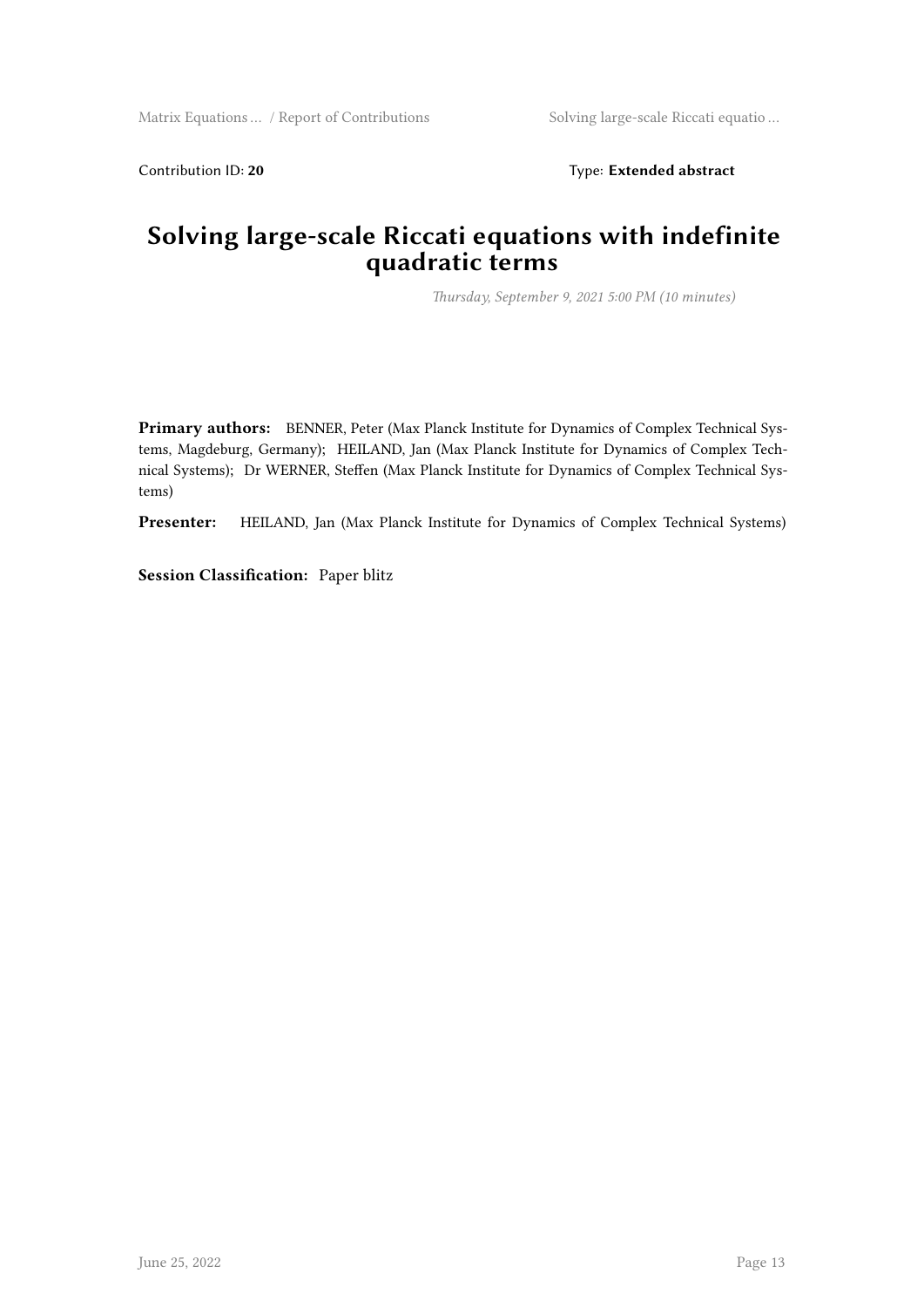Matrix Equations ... / Report of Contributions Solving power series matrix equat ...

Contribution ID: 21 Type: Extended abstract

#### **Solving power series matrix equations encountered in stochastic processes by means of fixed point iterations**

*Friday, September 10, 2021 9:00 AM (40 minutes)*

**Primary author:** BINI, Dario Andrea (Department of Mathematics, University of Pisa) **Presenter:** BINI, Dario Andrea (Department of Mathematics, University of Pisa)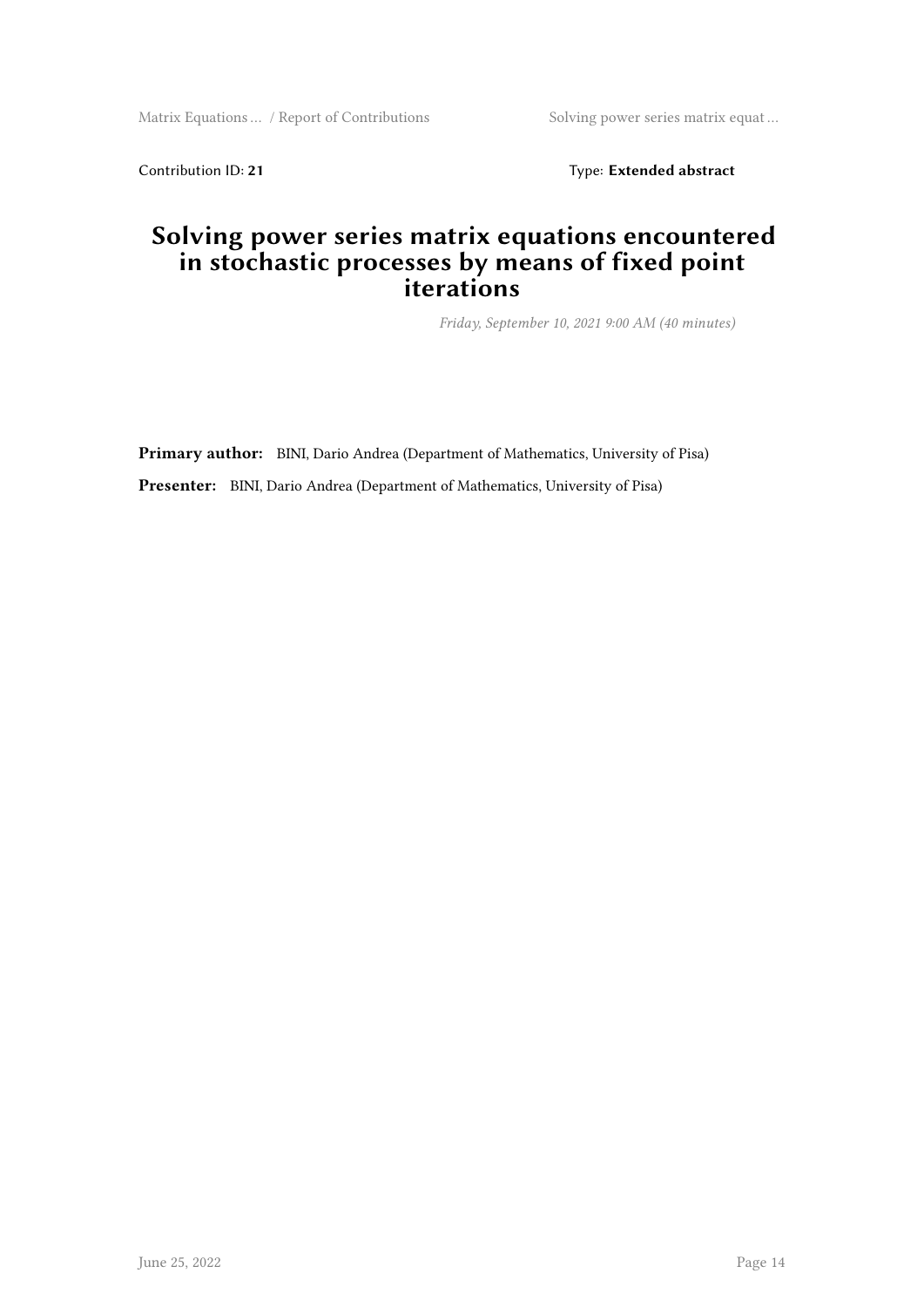Contribution ID: 22 Type: Extended abstract

#### **Mixed precision recursive block diagonalization for bivariate functions of matrices**

*Thursday, September 9, 2021 9:45 AM (10 minutes)*

**Primary authors:** MASSEI, Stefano (Eindhoven University of Technology); ROBOL, Leonardo (University of Pisa)

**Presenter:** ROBOL, Leonardo (University of Pisa)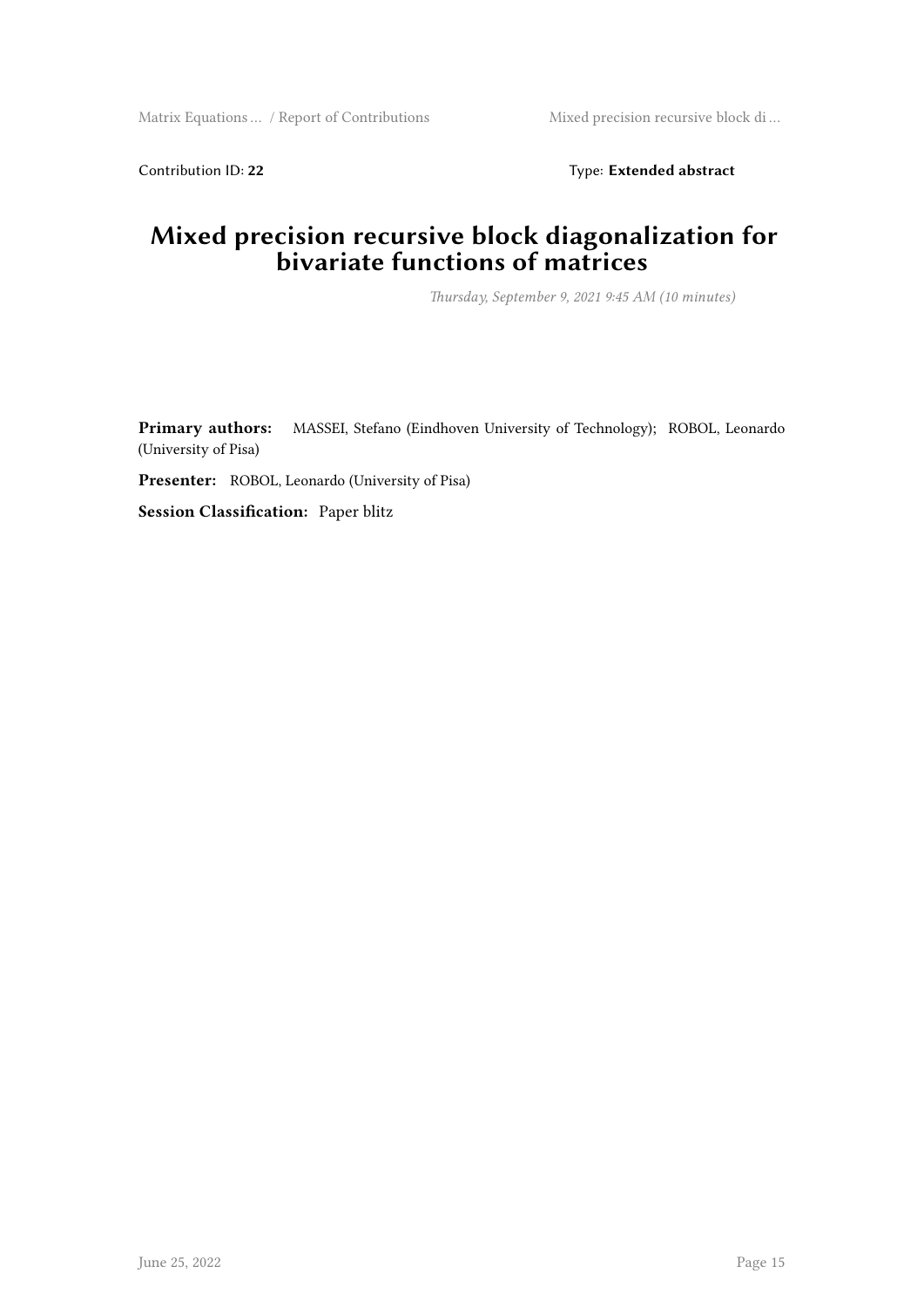Matrix Equations ... / Report of Contributions Decoupling Dominant Z-...

Contribution ID: 23 Type: Extended abstract

#### **Decoupling Dominant Z-eigenvectors of Tensor Kronecker Products**

*Friday, September 10, 2021 5:10 PM (20 minutes)*

Primary authors: COLLEY, Charles (Purdue University); Dr GLEICH, David (Purdue University); Dr NASSAR, Huda (Relational AI )

**Presenter:** COLLEY, Charles (Purdue University)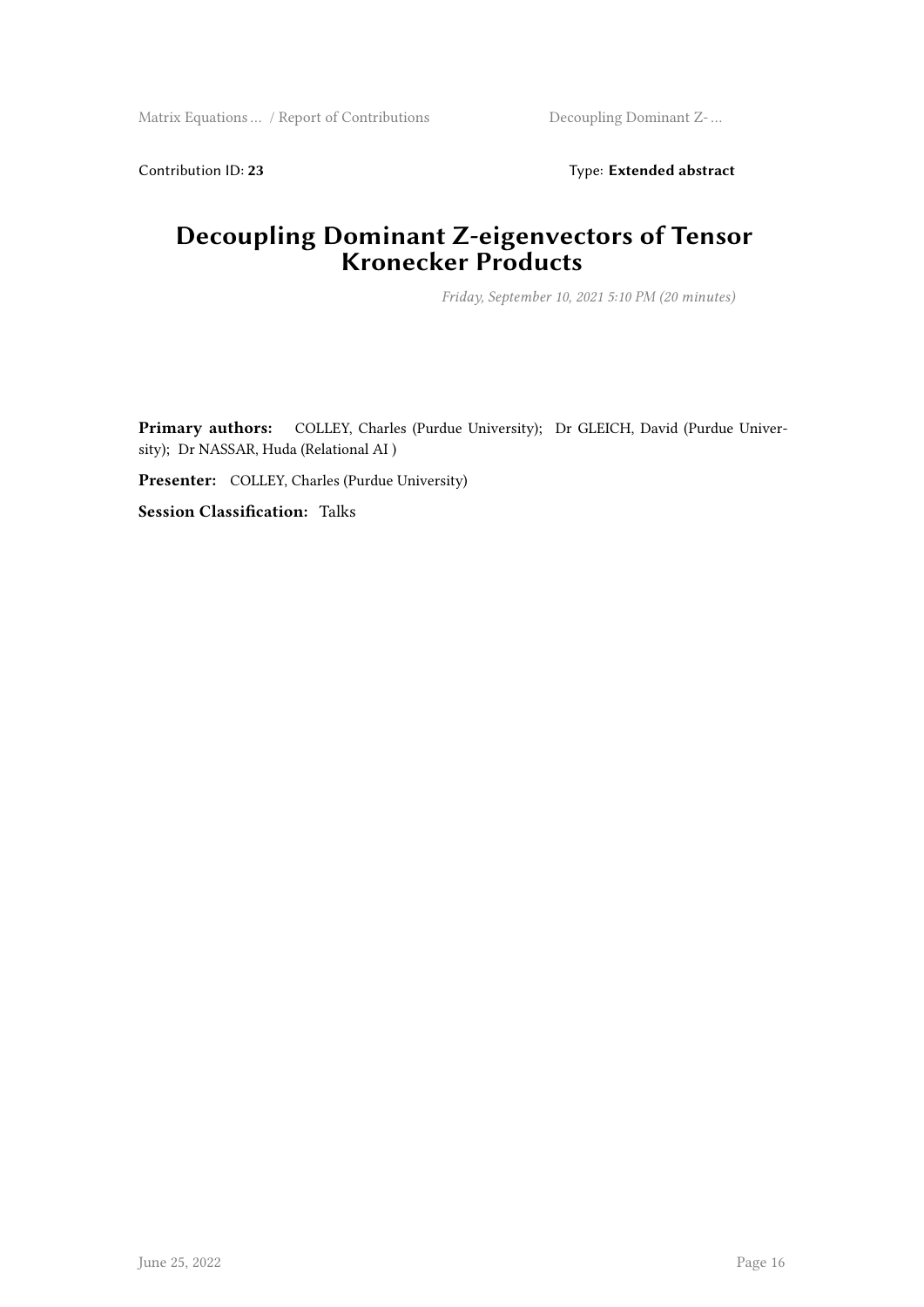Contribution ID: 24 Type: Extended abstract

## **Inexactness in low-rank methods for large matrix equations**

*Thursday, September 9, 2021 10:05 AM (10 minutes)*

**Primary author:** KÜRSCHNER, Patrick (Leipzig University of Applied Sciences (HTWK Leipzig))

**Presenter:** KÜRSCHNER, Patrick (Leipzig University of Applied Sciences (HTWK Leipzig)) **Session Classification:** Paper blitz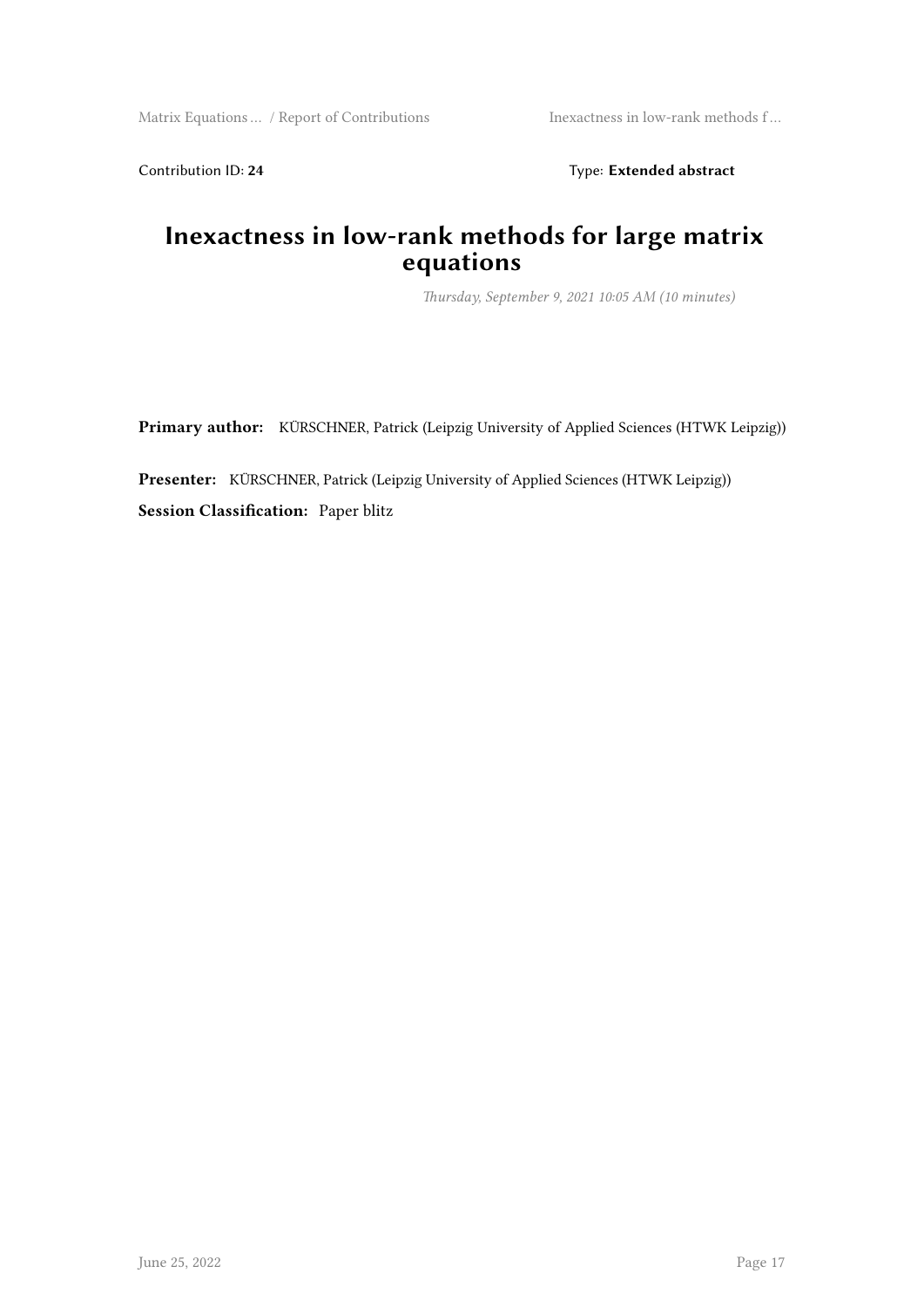Contribution ID: 25 Type: Extended abstract

#### **Stein-based preconditioners for weak-constraint 4D-Var**

*Thursday, September 9, 2021 9:55 AM (10 minutes)*

**Primary author:** PALITTA, Davide (Alma Mater Studiorum, Università di Bologna)

**Co-author:** Dr TABEART, Jemima (University of Edinburgh)

**Presenter:** PALITTA, Davide (Alma Mater Studiorum, Università di Bologna)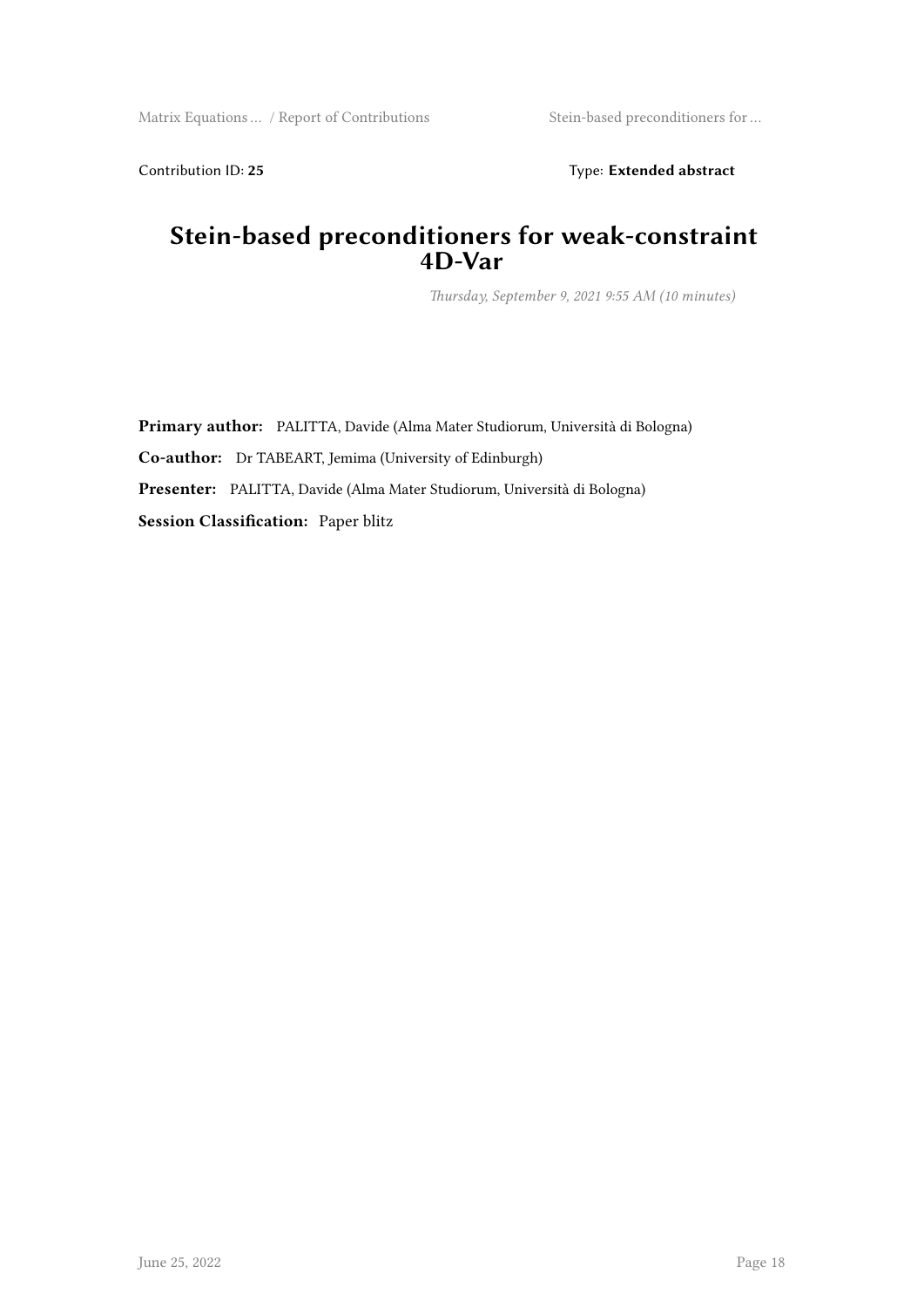Contribution ID: 26 Type: Extended abstract

#### **A Successive Divide and Conquer Algorithm for the Unilateral Quadratic Matrix Equation**

*Thursday, September 9, 2021 3:40 PM (20 minutes)*

**Primary authors:** BENNER, Peter (Max Planck Institute for Dynamics of Complex Technical Systems, Magdeburg, Germany); KÖHLER, Martin (MPI Magdeburg)

**Presenter:** KÖHLER, Martin (MPI Magdeburg)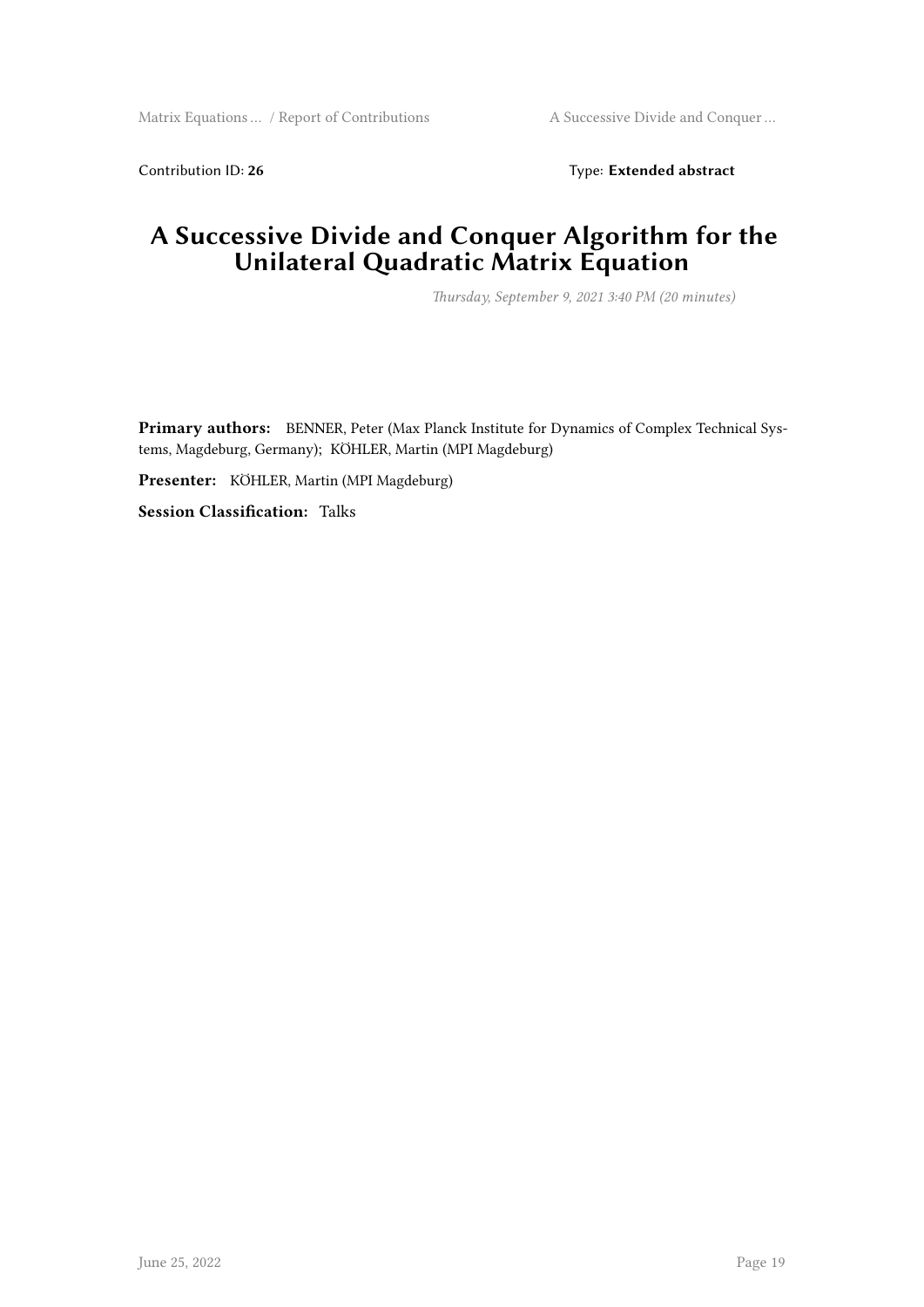Contribution ID: 28 Type: Extended abstract

#### **Optimal Constant for Generalized Diagonal Update Method**

*Friday, September 10, 2021 10:05 AM (20 minutes)*

**Primary authors:** KIM, Hyun-Min (Department of Mathematics, Pusan National University); JU, Jeong-Hoon; Mr KIM, Young-Jin (Pusan National University)

**Presenter:** JU, Jeong-Hoon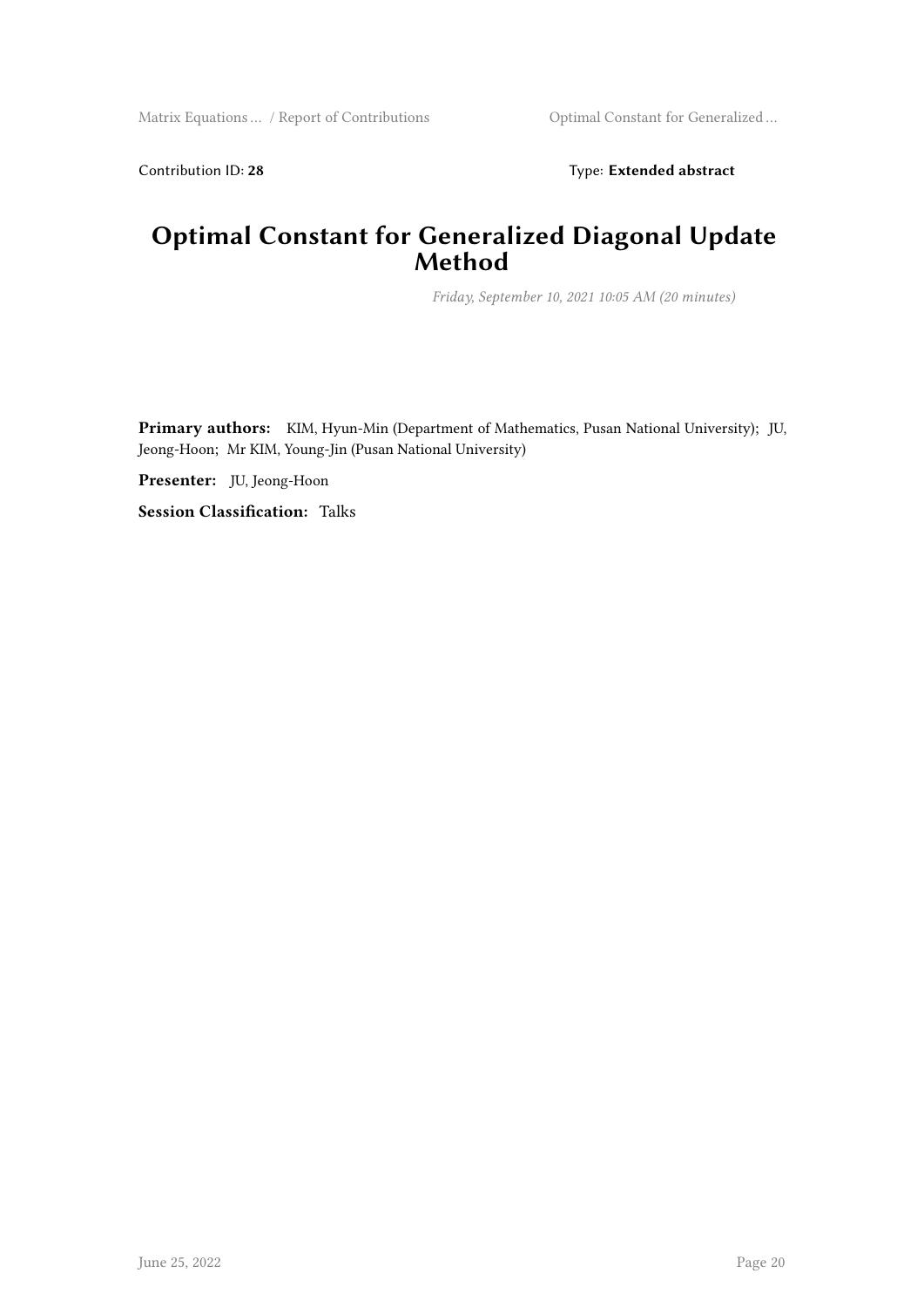Matrix Equations … / Report of Contributions Operator-dependent prolongation …

Contribution ID: 29 Type: Extended abstract

#### **Operator-dependent prolongation and restriction for parameter-dependent multigrid methods using low-rank tensor formats**

*Thursday, September 9, 2021 2:40 PM (20 minutes)*

**Primary author:** Mr WERTHMANN, Tim A. (RWTH Aachen University) **Co-author:** Prof. GRASEDYCK, Lars (RWTH Aachen University) **Presenter:** Mr WERTHMANN, Tim A. (RWTH Aachen University) **Session Classification:** Talks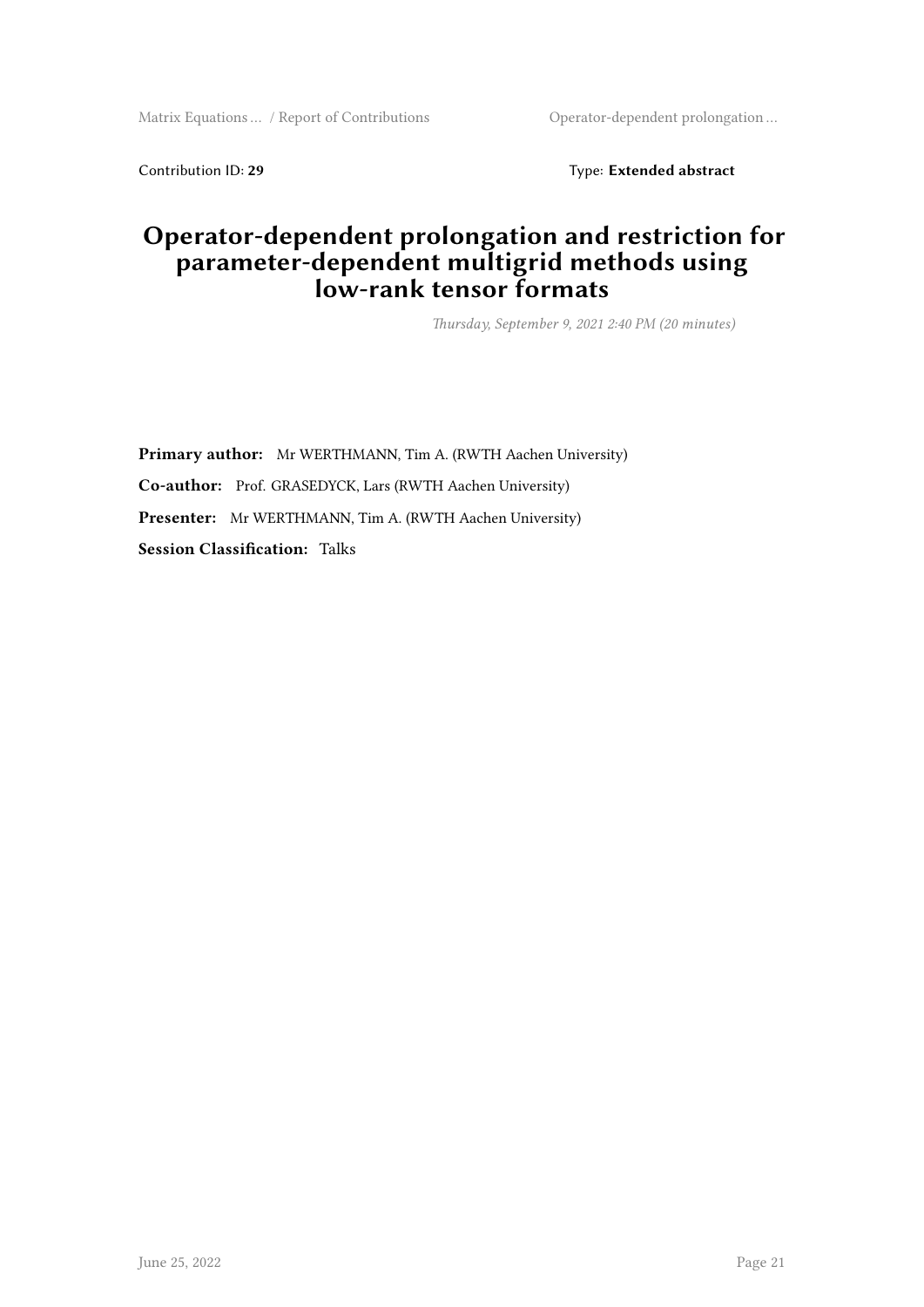Matrix Equations … / Report of Contributions Low-rank tensor uniformization fo …

Contribution ID: 30 **Type:** Extended abstract

#### **Low-rank tensor uniformization for tumor progression modeling**

*Thursday, September 9, 2021 3:00 PM (20 minutes)*

**Primary author:** KLEVER, Maren (RWTH Aachen University)

**Co-authors:** Mr GEORG, Peter (University Regensburg); Prof. GRASEDYCK, Lars (RWTH Aachen University); Mr SCHILL, Rudolf (University Regensburg); Prof. SPANG, Rainer (University Regensburg); Prof. WETTIG, Tilo (University Regensburg)

**Presenter:** KLEVER, Maren (RWTH Aachen University)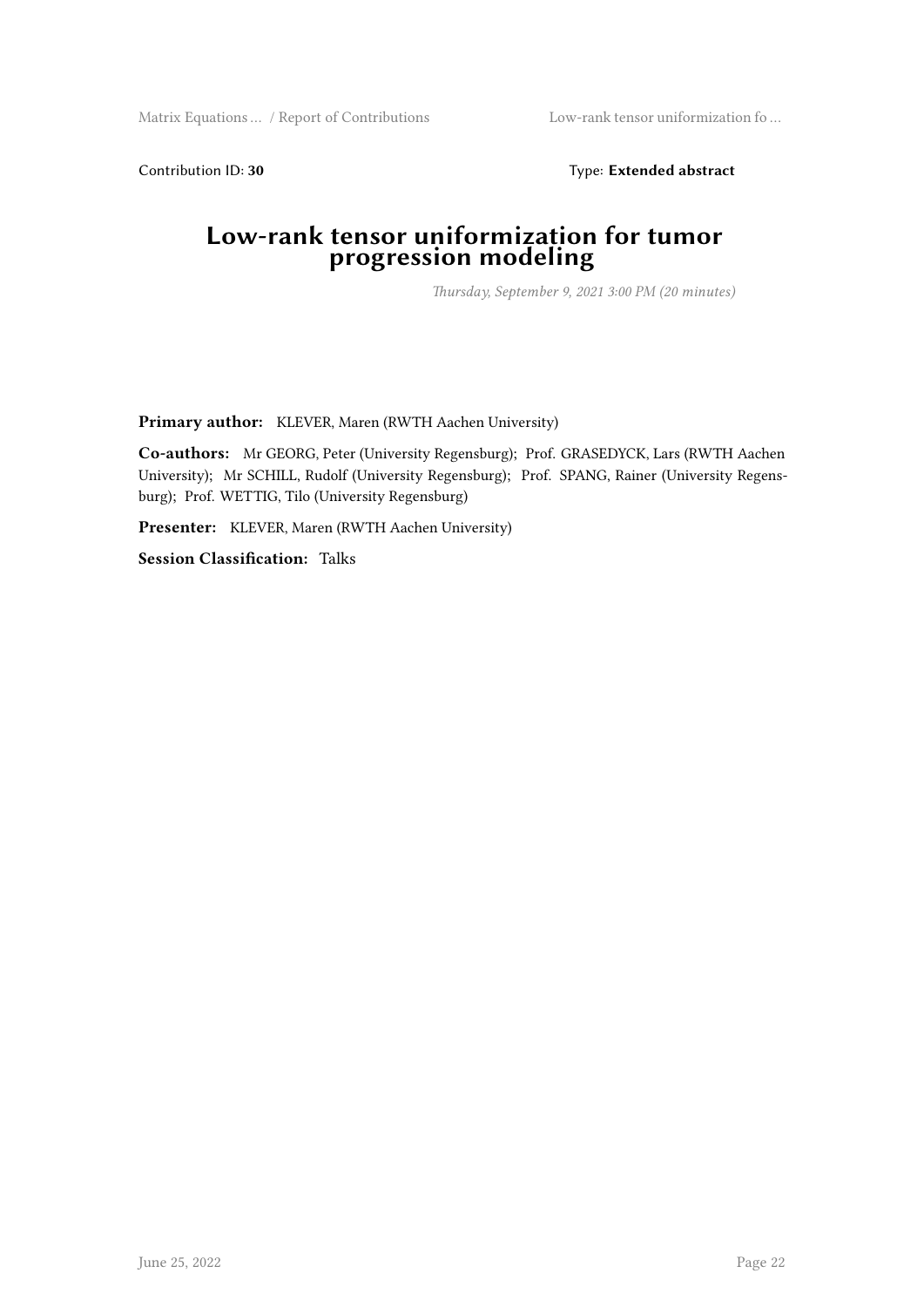Matrix Equations ... / Report of Contributions On Newton Method for the Minim ...

Contribution ID: 31 Type: Extended abstract

#### **On Newton Method for the Minimal Positive Solution of a System of Multi-Variable Nonlinear Matrix Equations**

*Friday, September 10, 2021 10:25 AM (20 minutes)*

**Primary author:** KIM, Taehyeong **Co-author:** Prof. KIM, Hyun-Min (Department of Mathematics, Pusan National University) **Presenter:** KIM, Taehyeong **Session Classification:** Talks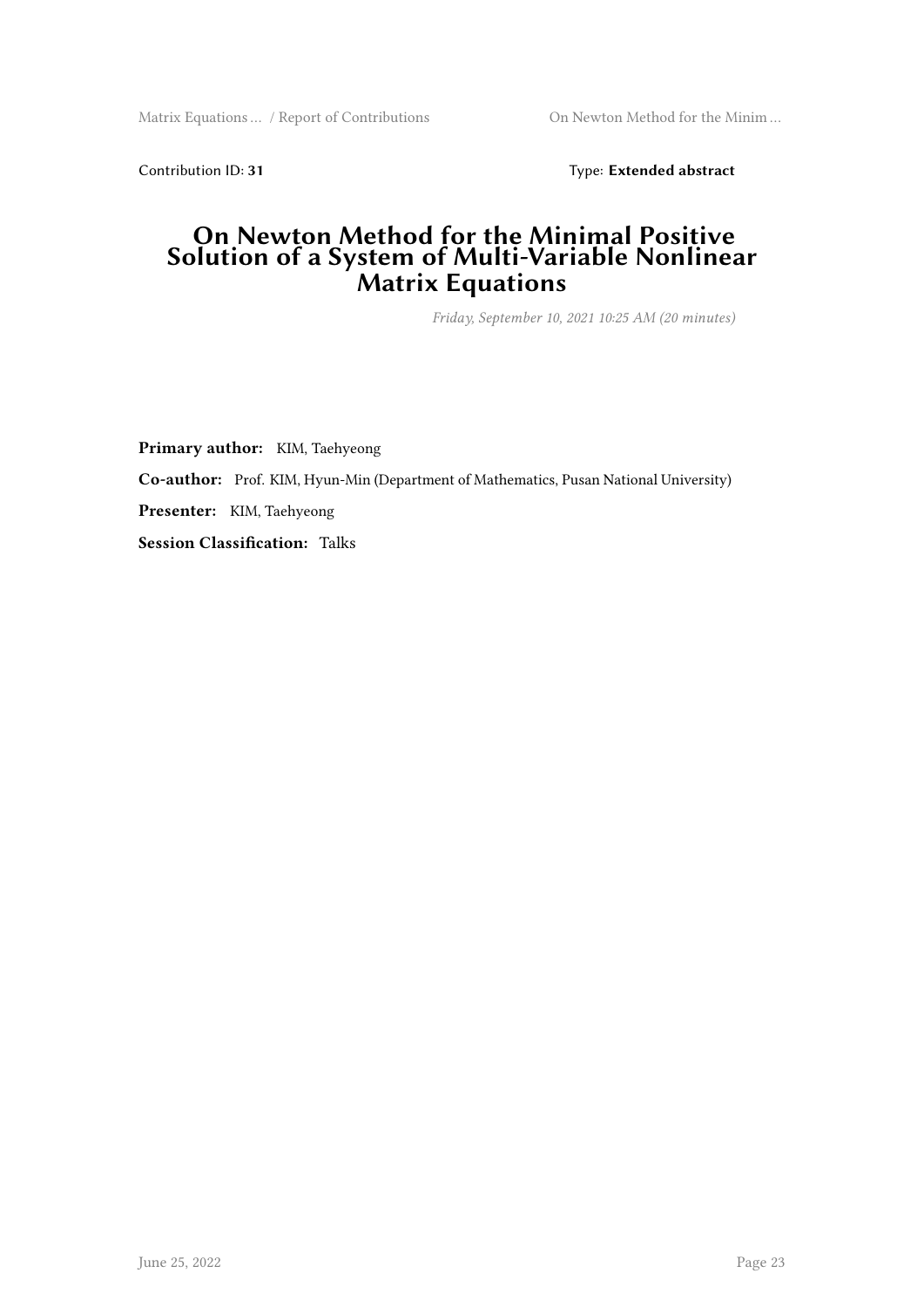Matrix Equations … / Report of Contributions <br> A Tensor-Train Dictionary Learni …

Contribution ID: 32 Type: Extended abstract

#### **A Tensor-Train Dictionary Learning algorithm based on spectral proximal alternating linearized minimization**

*Friday, September 10, 2021 3:00 PM (20 minutes)*

**Primary authors:** BRANDONI, Domitilla (Università di Bologna); SIMONCINI, Valeria (Universita' di Bologna); Dr PORCELLI, Margherita (Università di Bologna)

**Presenter:** BRANDONI, Domitilla (Università di Bologna)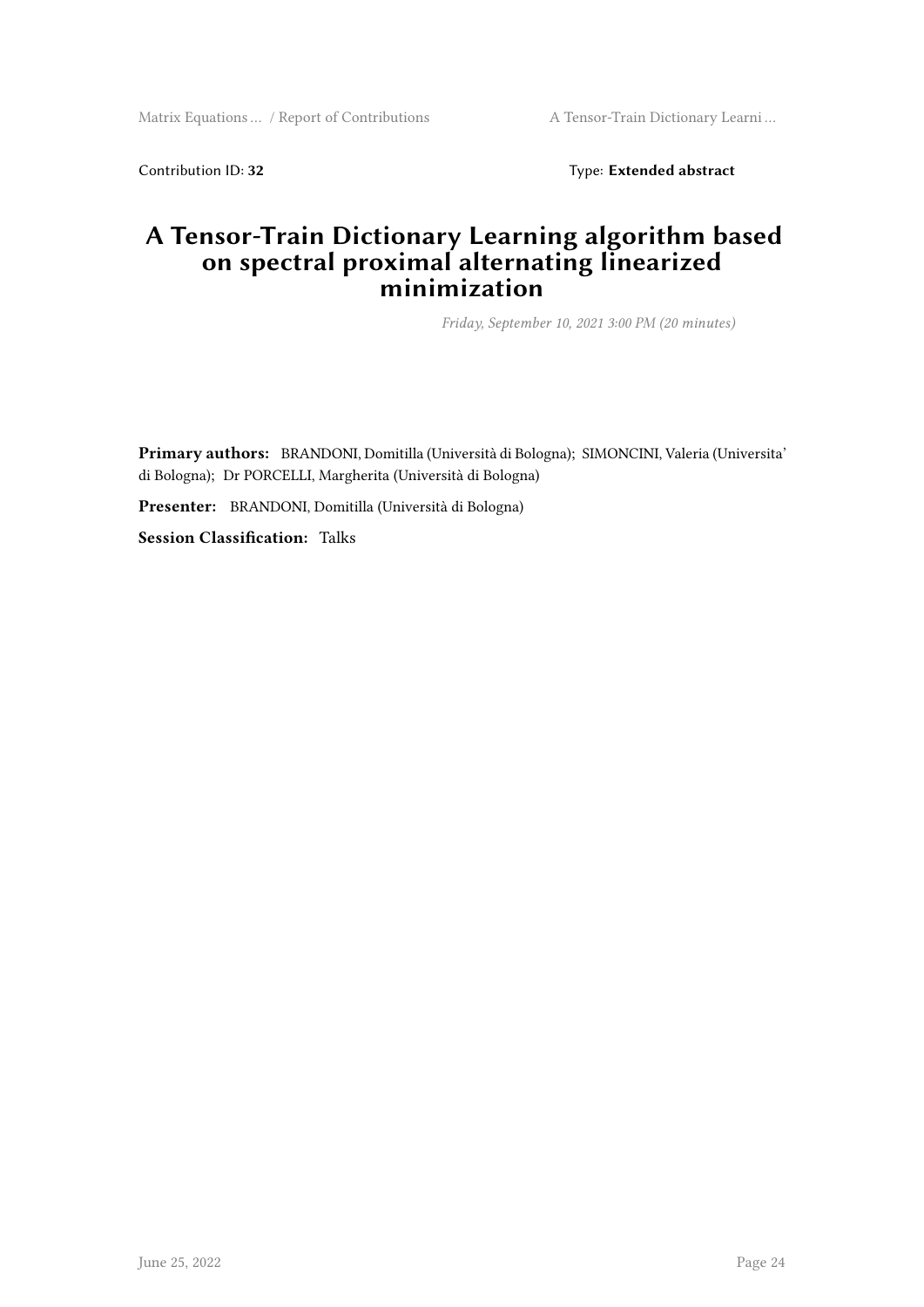Contribution ID: 33 Type: Extended abstract

#### **Palindromic linearization and numerical solution of nonsymmetric algebraic T-Riccati equations**

*Thursday, September 9, 2021 12:10 PM (20 minutes)*

**Primary authors:** MEINI, Beatrice; IANNAZZO, Bruno; PALITTA, Davide; BENNER, Peter

**Presenter:** MEINI, Beatrice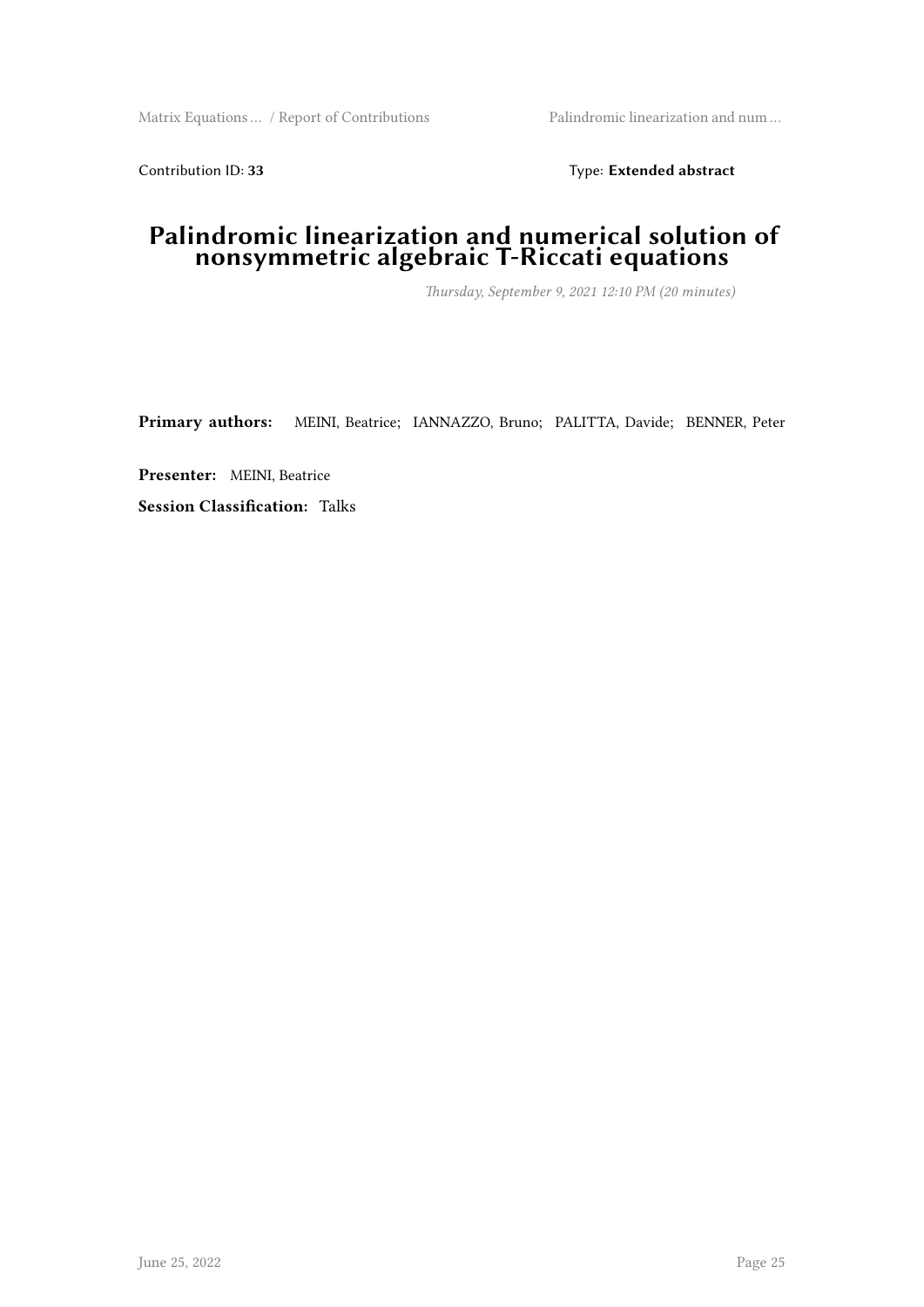Contribution ID: 34 Type: **Extended abstract** 

#### **Matrix-oriented FEM formulation for stationary and time-dependent PDEs on x-normal domains**

*Friday, September 10, 2021 4:30 PM (20 minutes)*

**Primary authors:** FRITTELLI, Massimo (Università del Salento); SGURA, Ivonne (Department of Mathematics & Physics, University of Salento, Lecce)

**Presenter:** FRITTELLI, Massimo (Università del Salento)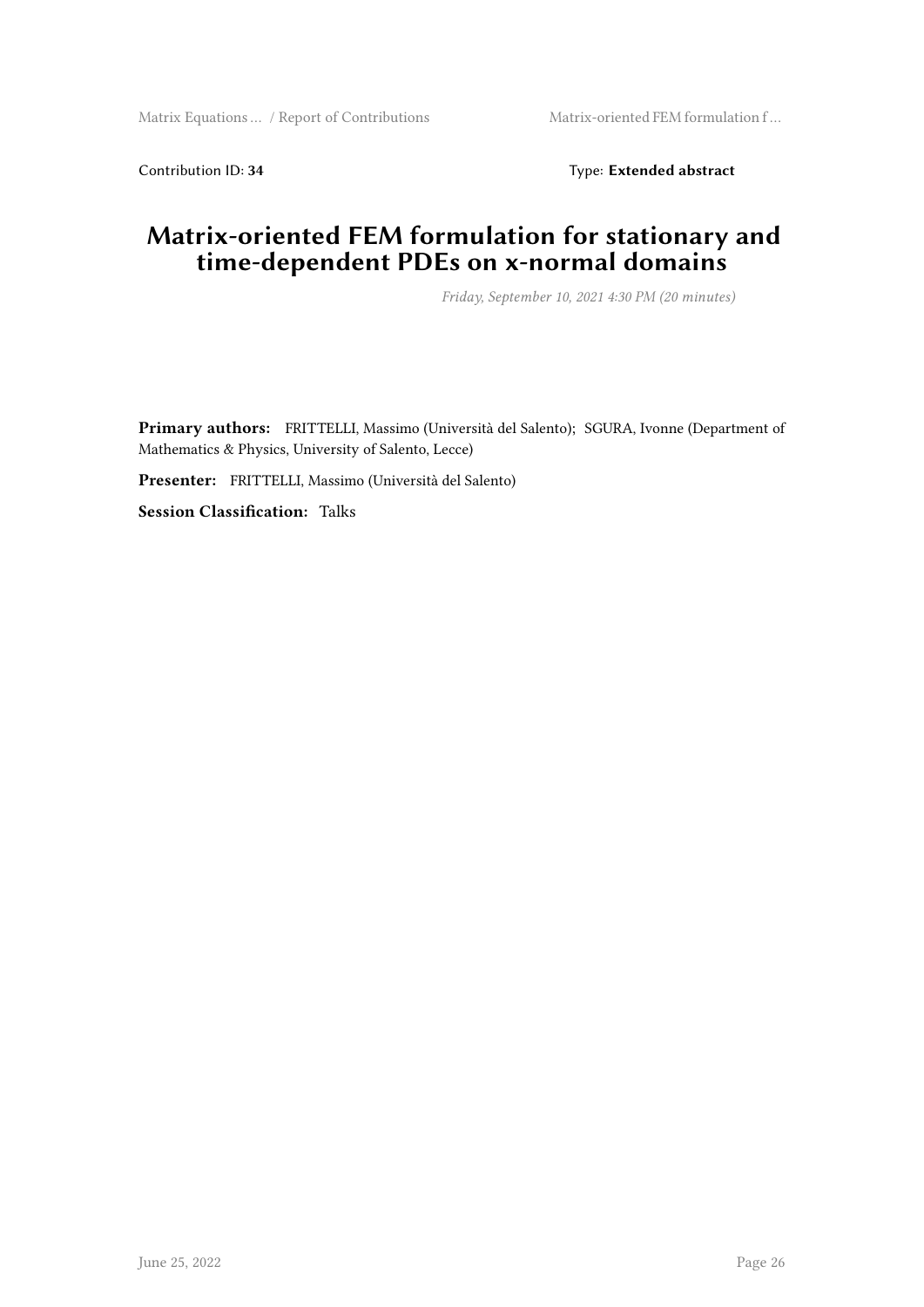Contribution ID: 35 Type: Extended abstract

#### **Elementwise accurate doubling algorithm for shifted M-matrix algebraic Riccati equations**

*Thursday, September 9, 2021 11:50 AM (20 minutes)*

**Primary authors:** ADDIS, Elena (università di Perugia); POLONI, Federico (Università di Pisa); IAN-NAZZO, Bruno

**Presenter:** ADDIS, Elena (università di Perugia)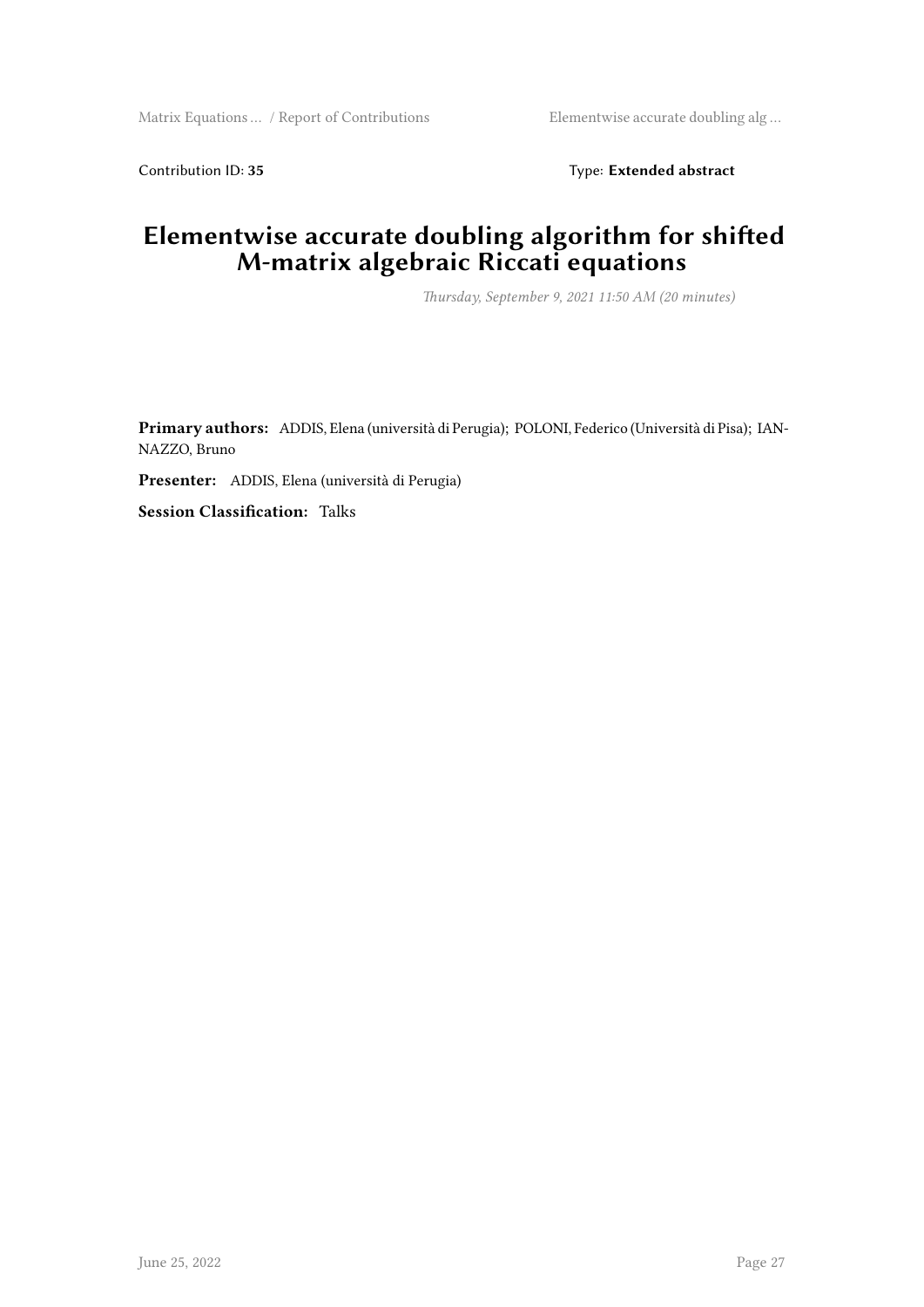Contribution ID: 36 Type: Extended abstract

#### **On the number of elements needed for low-rank tensor train completion**

*Friday, September 10, 2021 12:30 PM (20 minutes)*

**Primary author:** BUDZINSKIY, Stanislav **Presenter:** BUDZINSKIY, Stanislav **Session Classification:** Talks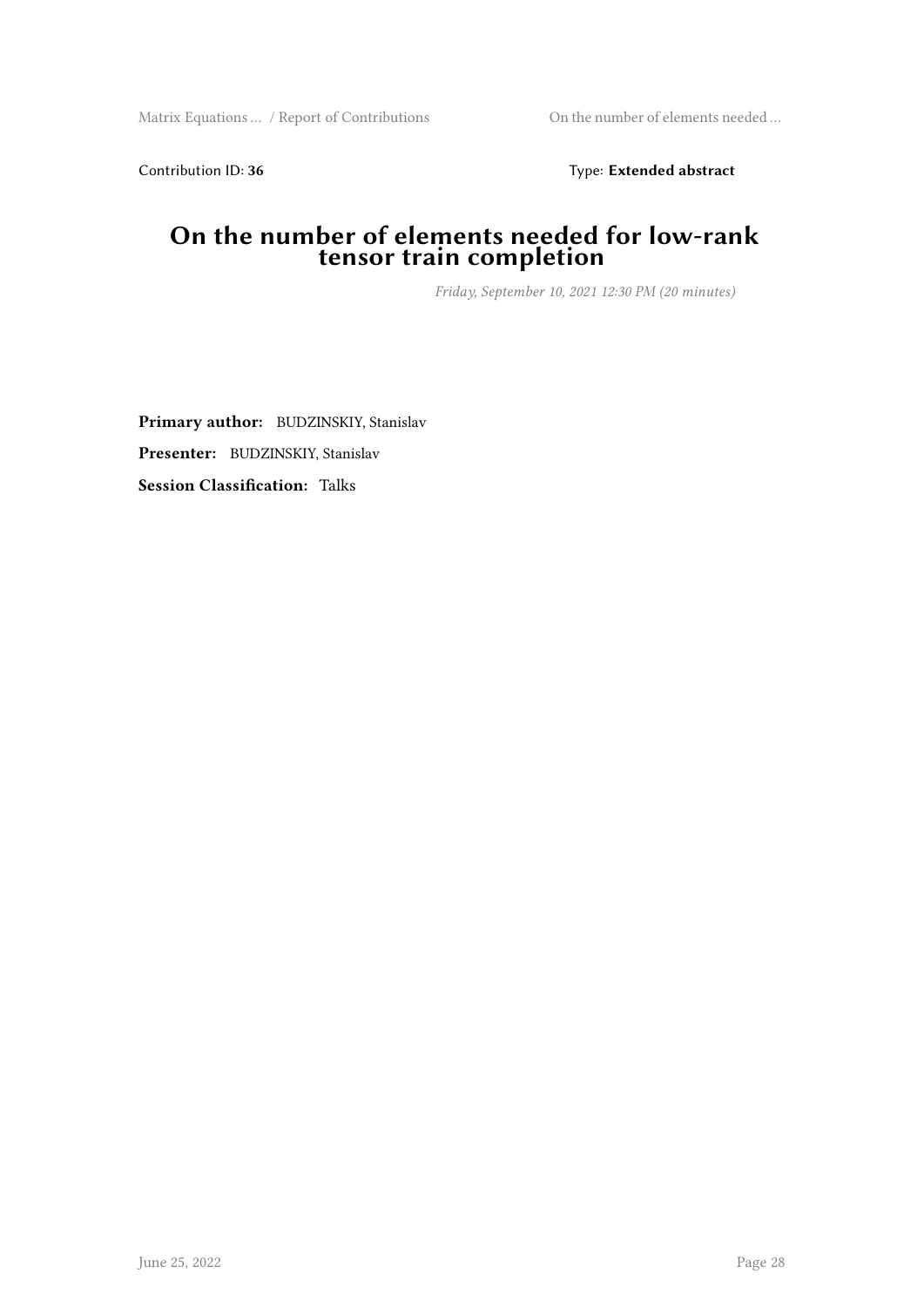Contribution ID: 37 Type: Extended abstract

## **Matrix Completion with Sparse Measurement Errors**

*Thursday, September 9, 2021 5:30 PM (10 minutes)*

**Primary author:** PETROV, Sergey (INM RAS) **Presenter:** PETROV, Sergey (INM RAS) **Session Classification:** Paper blitz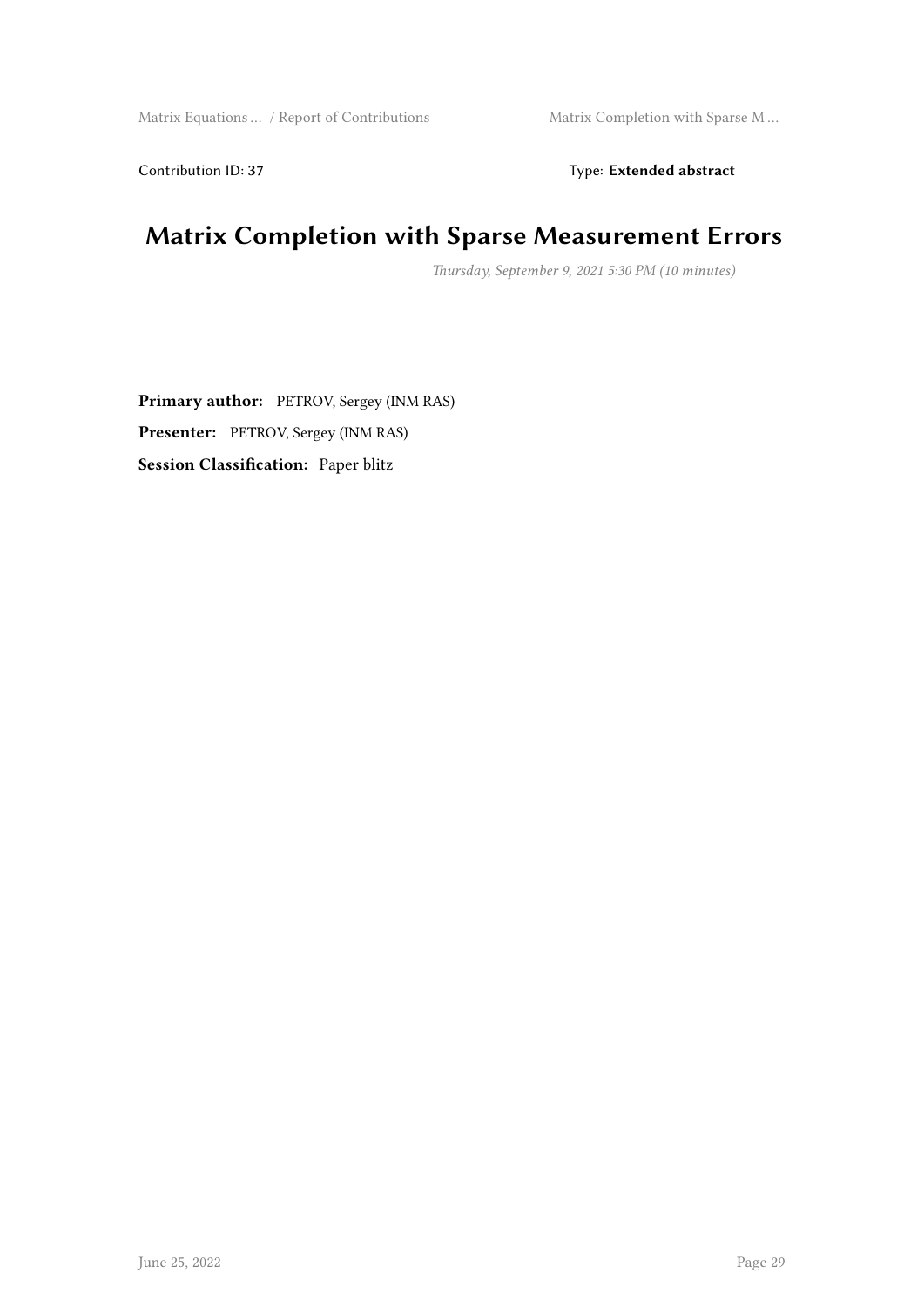Contribution ID: 38 Type: Extended abstract

#### **Model order reduction and utilization of the reduced basis for aggregation kinetic equations**

*Thursday, September 9, 2021 5:10 PM (10 minutes)*

**Primary authors:** MATVEEV, Sergey (Marchuk INM RAS and Lomonosov MSU); Mr TIMO-KHIN, Ivan (Lomonosov Moscow State University); Prof. TYRTYSHNIKOV, Eugene (Marchuk INM RAS)

**Presenter:** MATVEEV, Sergey (Marchuk INM RAS and Lomonosov MSU)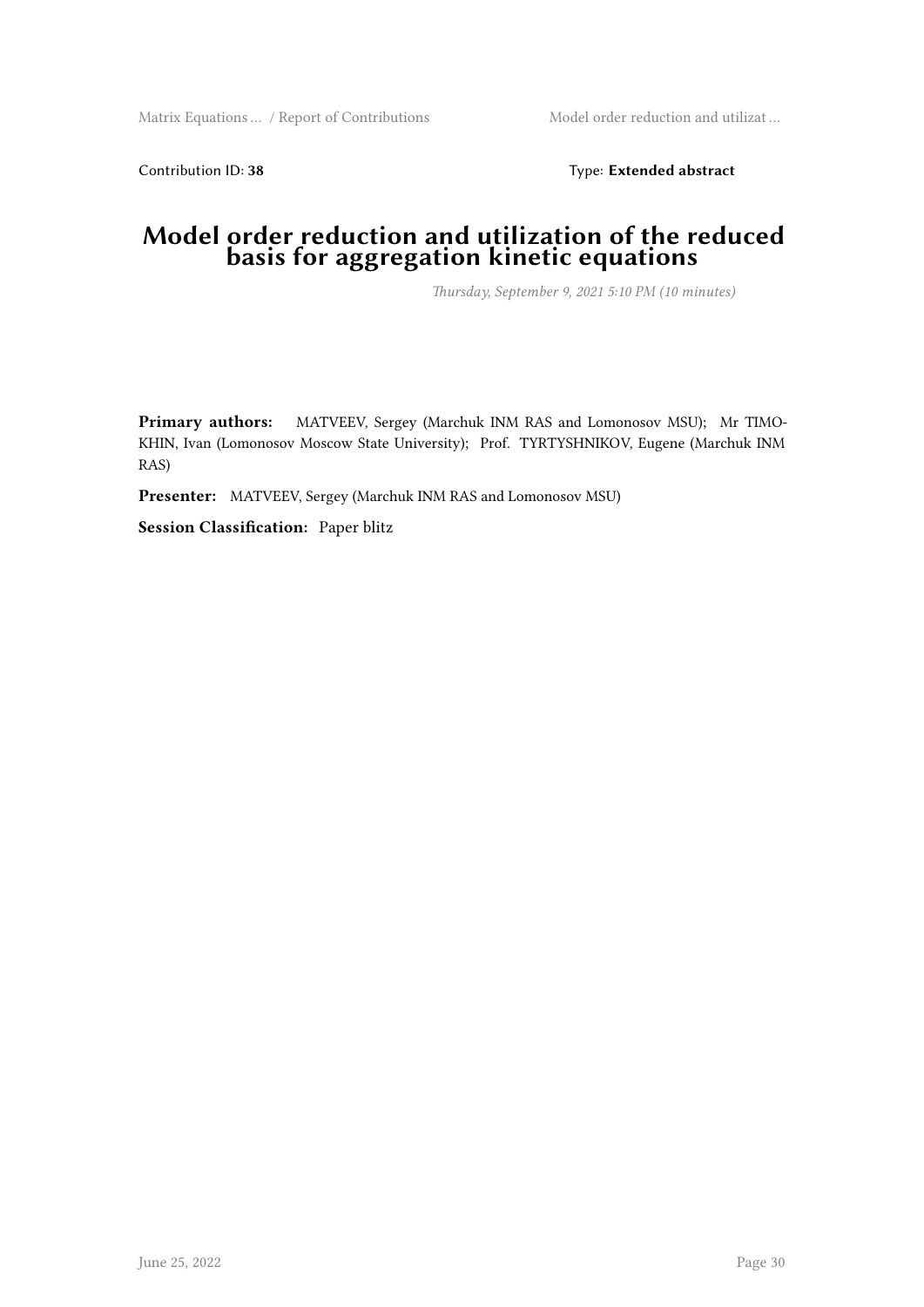Contribution ID: 39 Type: Extended abstract

#### **A distance formula for tuples of doubly commuting matrices**

*Thursday, September 9, 2021 10:25 AM (10 minutes)*

**Primary authors:** SINGLA, Sushil (Shiv Nadar University); Dr GROVER, Priyanka (Shiv Nadar University Delhi NCR)

**Presenter:** SINGLA, Sushil (Shiv Nadar University)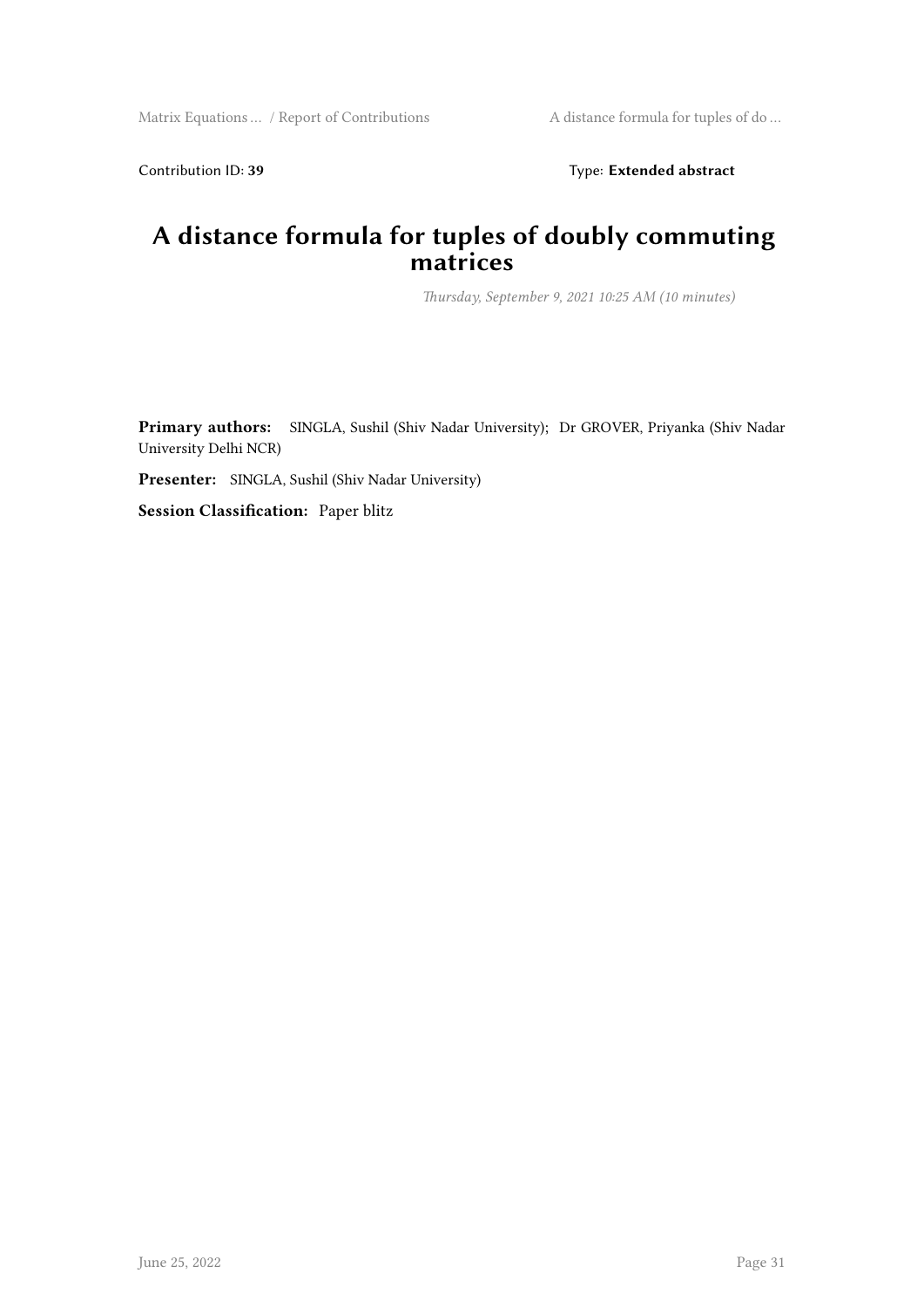Contribution ID: 40 **Type:** Extended abstract

#### **Randomized Algorithms for Rounding the Tensor Train Format**

*Friday, September 10, 2021 12:10 PM (20 minutes)*

**Primary author:** AL DAAS, Hussam (STFC, Rutherford Appleton Laboratory) **Presenter:** AL DAAS, Hussam (STFC, Rutherford Appleton Laboratory) **Session Classification:** Talks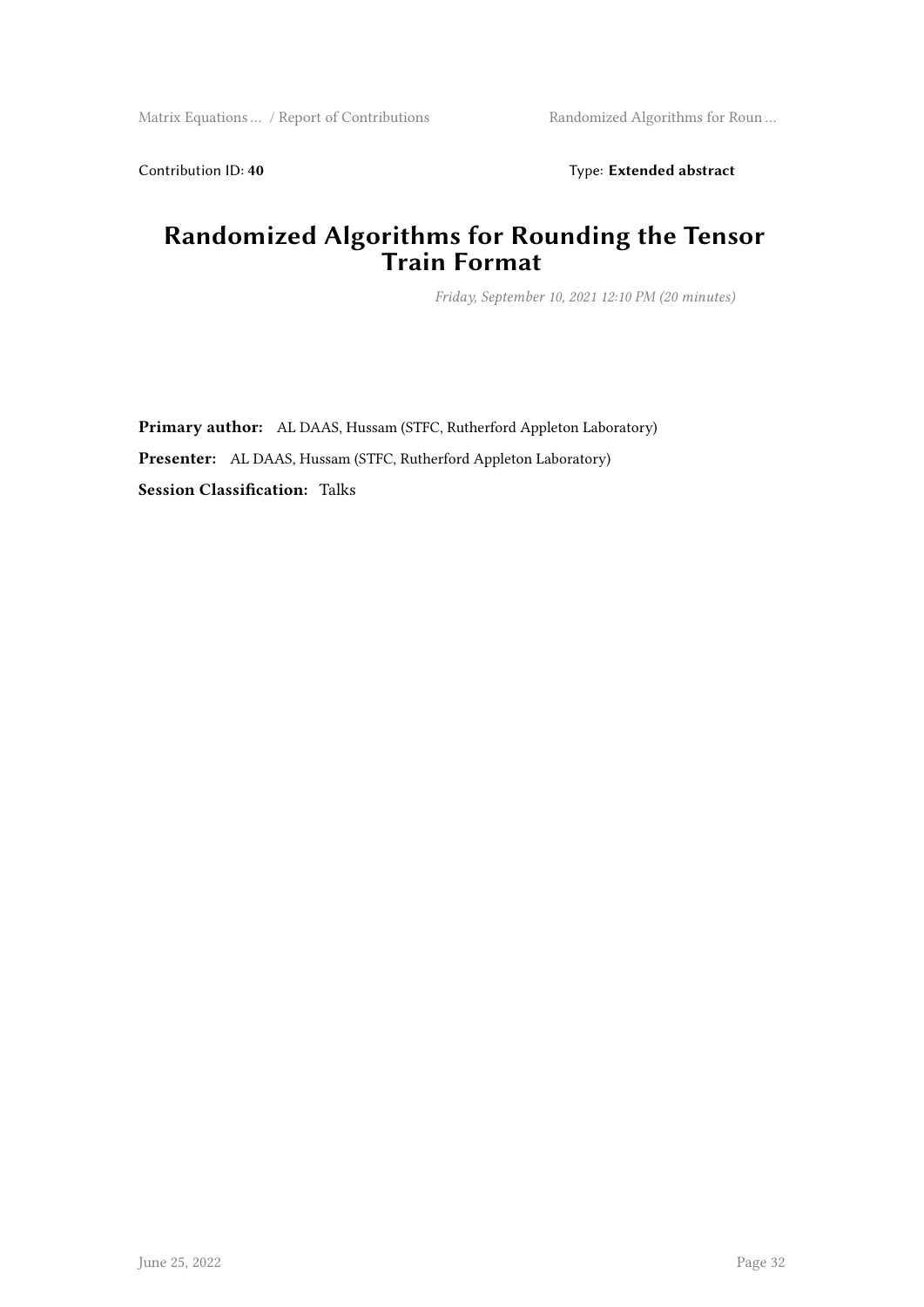Contribution ID: 41 **Type:** Extended abstract

#### **On the low-rank approximations in the Chebyshev norm**

*Friday, September 10, 2021 5:30 PM (20 minutes)*

**Primary authors:** MOROZOV, Stanislav (Marchuk Institute of Numerical Mathematics of the Russian Academy of Sciences); Prof. ZAMARASHKIN, Nikolai; Prof. TYRTYSHNIKOV, Eugene (Marchuk INM RAS)

**Presenter:** MOROZOV, Stanislav (Marchuk Institute of Numerical Mathematics of the Russian Academy of Sciences)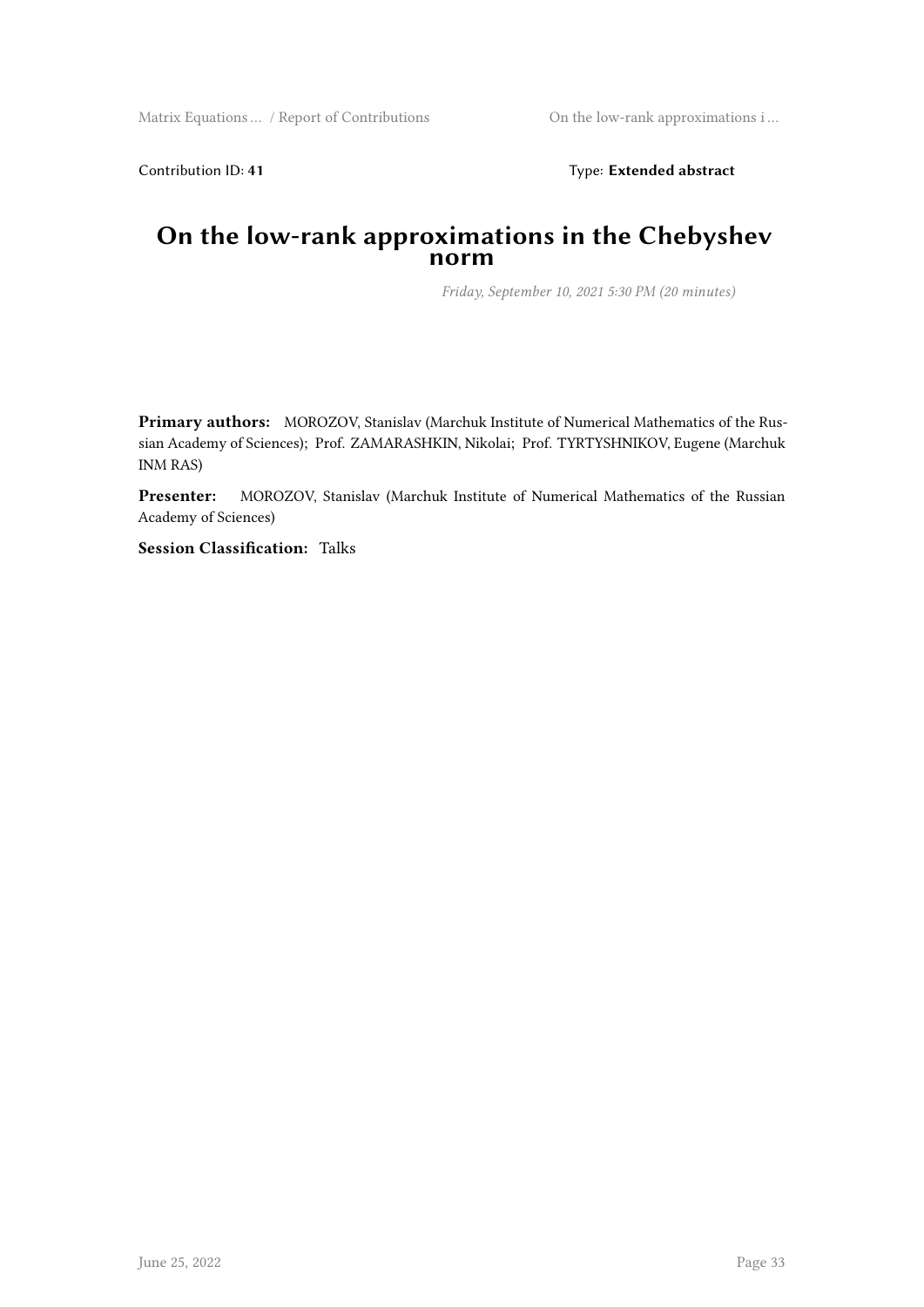Matrix Equations ... / Report of Contributions Solution of the matrix equation for ...

Contribution ID: 42 **Type: Extended abstract** 

#### **Solution of the matrix equation for geodesics associated with the Riemannian metric on the space of positive-definite matrices based on the power potential**

*Friday, September 10, 2021 9:45 AM (20 minutes)*

**Primary author:** MOAKHER, Maher (University of Tunis El Manar) **Co-authors:** IANNAZZO, Bruno; Dr CHOUAIEB, Nadia (University of Tunis El Manar) **Presenter:** MOAKHER, Maher (University of Tunis El Manar) **Session Classification:** Talks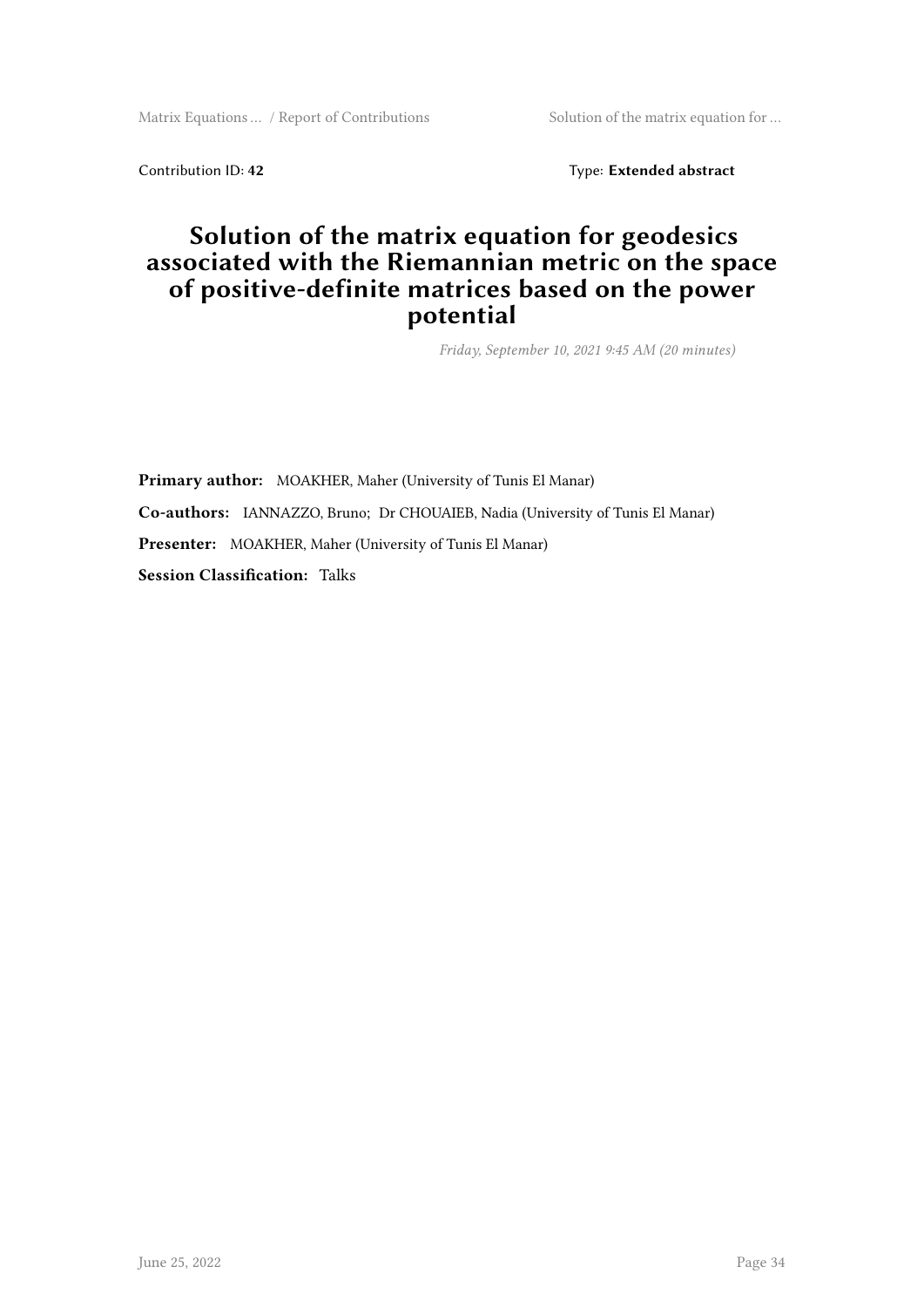Contribution ID: 43 Type: Extended abstract

## On the consistency of  $X<sup>T</sup> AX = B$  when *B* is either **symmetric or skew**

*Thursday, September 9, 2021 11:10 AM (20 minutes)*

**Primary authors:** Dr BOROBIA, Alberto (Universidad Nacional de Educación a Distancia); Dr CANOGAR, Roberto (Universidad Nacional de Educación a Distancia); DE TERÁN, Fernando (Universidad Carlos III de Madrid)

**Presenter:** DE TERÁN, Fernando (Universidad Carlos III de Madrid)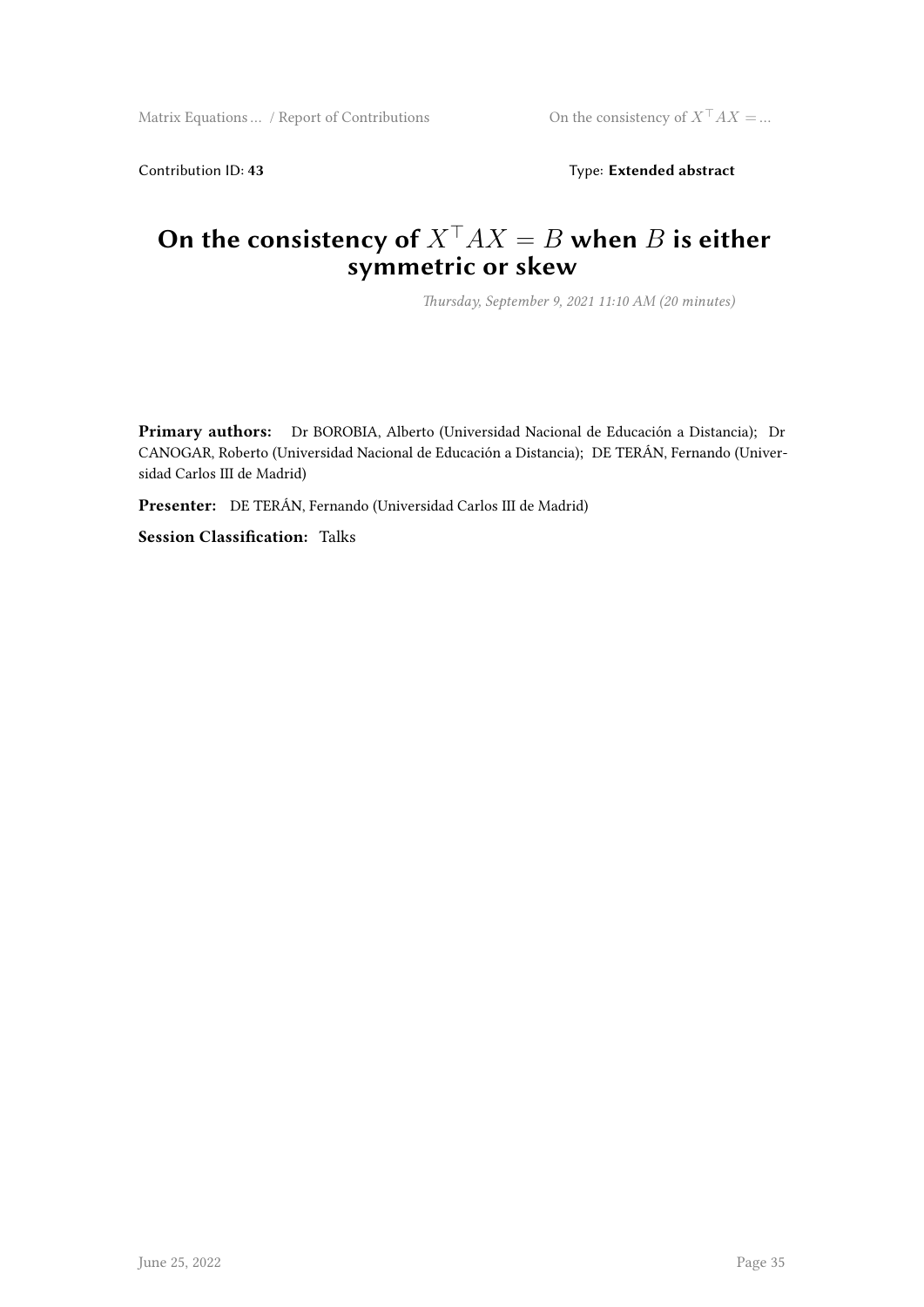Contribution ID: 44 Type: **Extended abstract** 

#### **A matrix-oriented POD-DEIM algorithm applied to semilinear differential matrix equations**

*Thursday, September 9, 2021 12:30 PM (20 minutes)*

**Primary authors:** KIRSTEN, Gerhard (University of Bologna); SIMONCINI, Valeria (Universita' di Bologna)

**Presenter:** KIRSTEN, Gerhard (University of Bologna)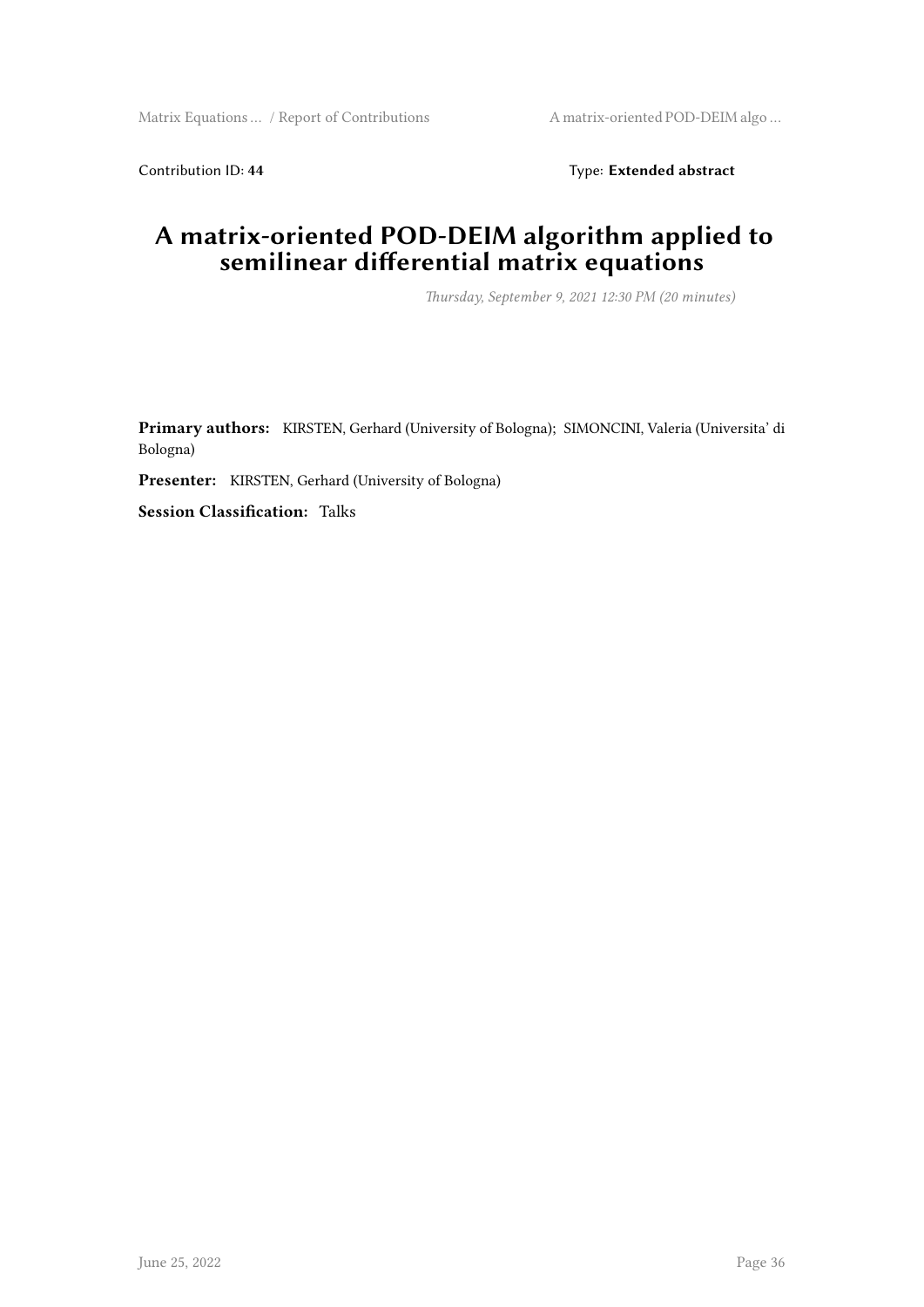Matrix Equations ... / Report of Contributions A predictor-corrector method in q ...

Contribution ID: 45 Type: Extended abstract

#### **A predictor-corrector method in quantized tensor train format for the equilibrium of the chemical master equation**

*Thursday, September 9, 2021 3:20 PM (20 minutes)*

**Primary authors:** Ms DINH, Trang; Prof. SIDJE, Roger B.; Dr REID, Brandon M. **Presenter:** Ms DINH, Trang **Session Classification:** Talks